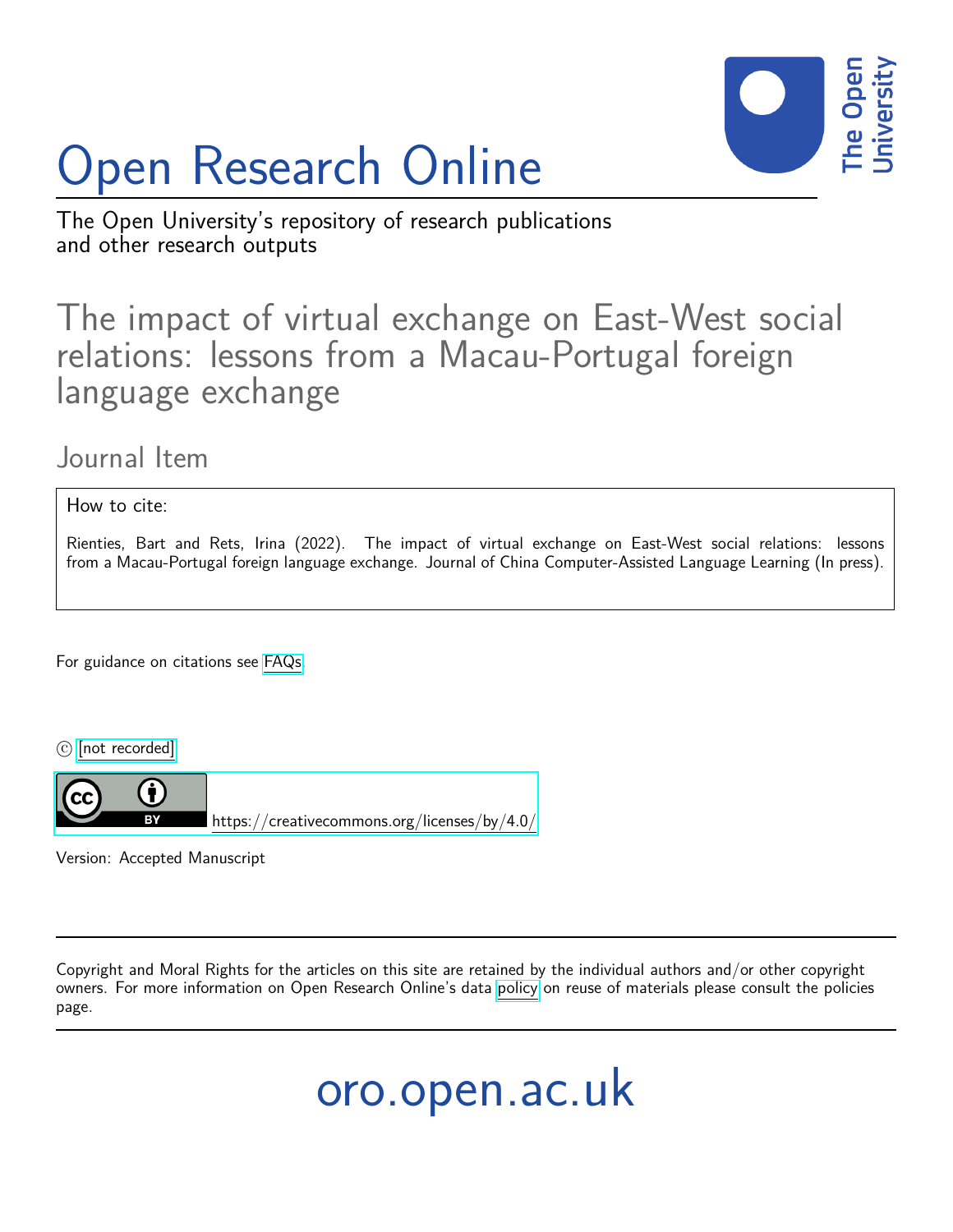Rienties, B., Rets, I. (2022). The impact of virtual exchange on East-West social relations: lessons from a Macau-Portugal foreign language exchange. *Journal of China Computer-Assisted Language Learning*.

## **The impact of virtual exchange on East-West social relations: lessons from a Macau-Portugal foreign language exchange**

#### **Abstract**

Student collaboration has always been integral to the learner journey. The current limited opportunities for face-to-face discussions and student mobility due to the pandemic have heightened the need for such online intercultural collaboration initiatives like Virtual Exchange (VE). At the same time, few studies have looked at collaboration patterns between Asian and Western students, while using robust mixed methods research design (i.e., pre-post TPACK, foreign language competence, diaries) and social network analysis. To that end, this study explored an East-West VE of 10 weeks between 16 university students from Macau and 18 students from Portugal working together online on shared tasks. The study compared the perceived development of technological and foreign language skills between the two groups of students, the extent to which their reported lived experiences in VE were positive for all students, as well as looked at the kind of relations the students developed with each other over the length of the exchange. The study provides important pedagogical implications for educators willing to design VE for the benefit of all students, as well as methodological implications for the use of social network analysis with VE data.

Keywords: Virtual exchange, mixed methods, social network analysis, East-West, eTandem, telecollaboration, Macau, Portugal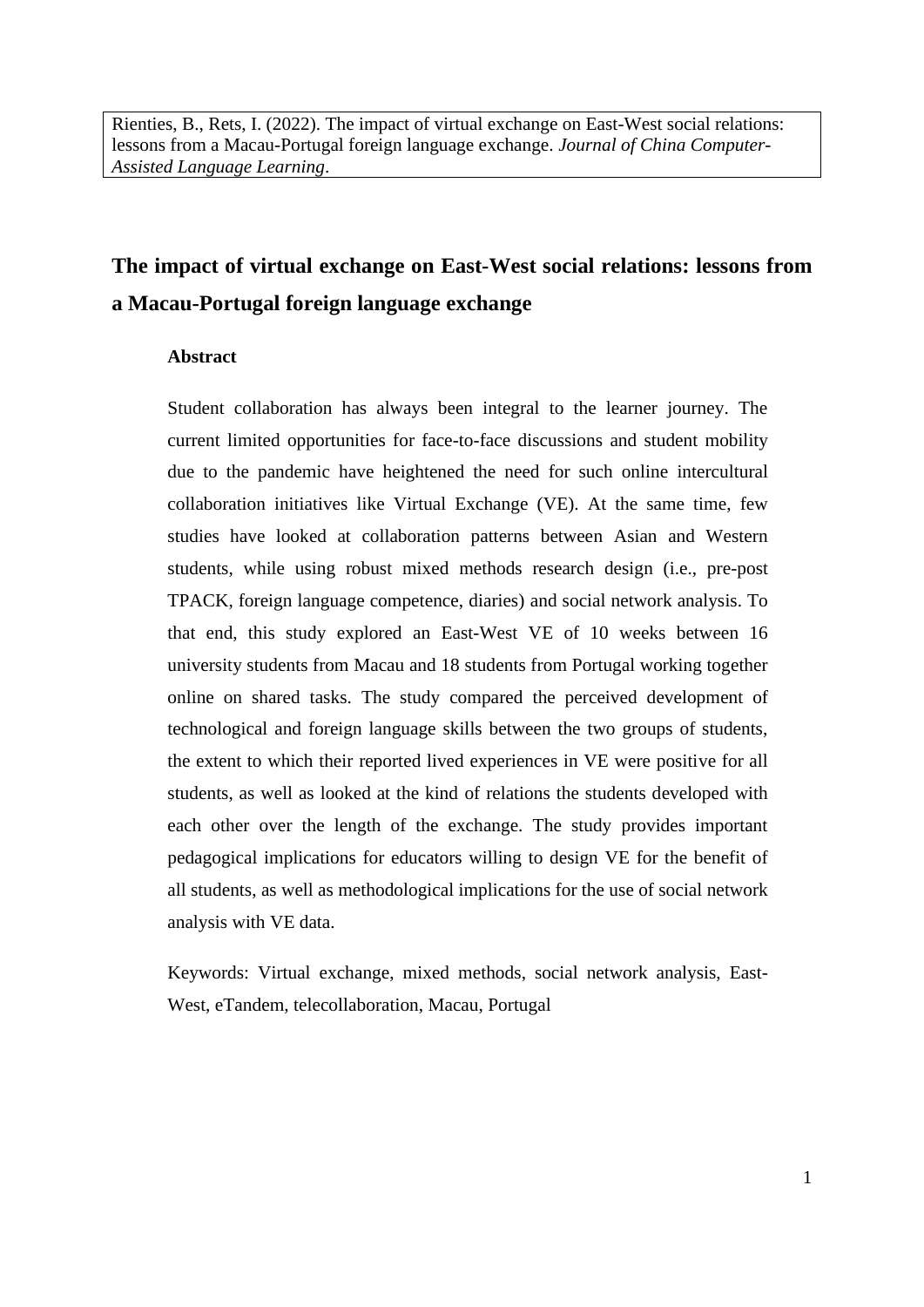#### **Introduction**

There is a wealth of research emerging about the opportunities and affordances of virtual exchange (VE), sometimes also called telecollaboration or etandem learning [\(Barbosa &](#page-23-0)  [Ferreira-Lopes, 2021;](#page-23-0) [O'Dowd & Dooly, 2021;](#page-24-0) [Tang, Kan, Wang, & Hu, 2021\)](#page-25-0). According to Baroni [et al. \(2019, pp. 8-9\),](#page-23-1) VE "is based on student-centred, international, and collaborative approaches to learning where knowledge and understanding are constructed through interaction and negotiation with students from other cultures".

As evidenced by a range of recent systematic literature reviews [\(Barbosa & Ferreira-](#page-23-0)[Lopes, 2021;](#page-23-0) [Luo & Yang, 2018\)](#page-24-1) these VEs give learners opportunities to engage with other learners across the globe to build friendships, learn to communicate in a foreign language, and to gain cultural insights all from the comforts of one's home [\(Dooly & Sadler, 2013;](#page-23-2) [Kukulska-Hulme et al., 2021;](#page-24-2) [Rienties, Lewis, O'Dowd, Rets, & Rogaten,](#page-24-3) 2020). In a recent conceptualisation of internationalisation, Mittelmeier, Rienties, [Gunter, and Raghuram \(2021,](#page-24-4)  p. 269) call this internationalisation at a distance (IaD), which is defined as "[a]ll forms of education across borders where students, their respective staff, and institutional provisions are separated by geographical distance and supported by technology."

While there is emerging evidence that VE can lead to positive social interactions and development of foreign language competence, most of these studies are conducted in Western contexts [\(Barbosa & Ferreira-Lopes, 2021;](#page-23-0) [Luo & Yang, 2018\)](#page-24-1). Indeed, [Tang et al. \(2021, p.](#page-25-0)  110) argued that "there is a lack of research investigating the telecollaboration regarding language development between learners in the East and the West". Whether these potential benefits of VE will also be apparent for Asian learners (or not) has received limited consideration [\(Tang et al., 2021;](#page-25-0) [Tseng, Sun, & Lan, 2020\)](#page-25-1). In particular as there are substantial (perceived and/or reported) cultural and linguistic differences between Western and Eastern learners [\(Cho, Levesque-Bristol, & Yough, 2020;](#page-23-3) [Rienties, Johan, & Jindal-](#page-24-5)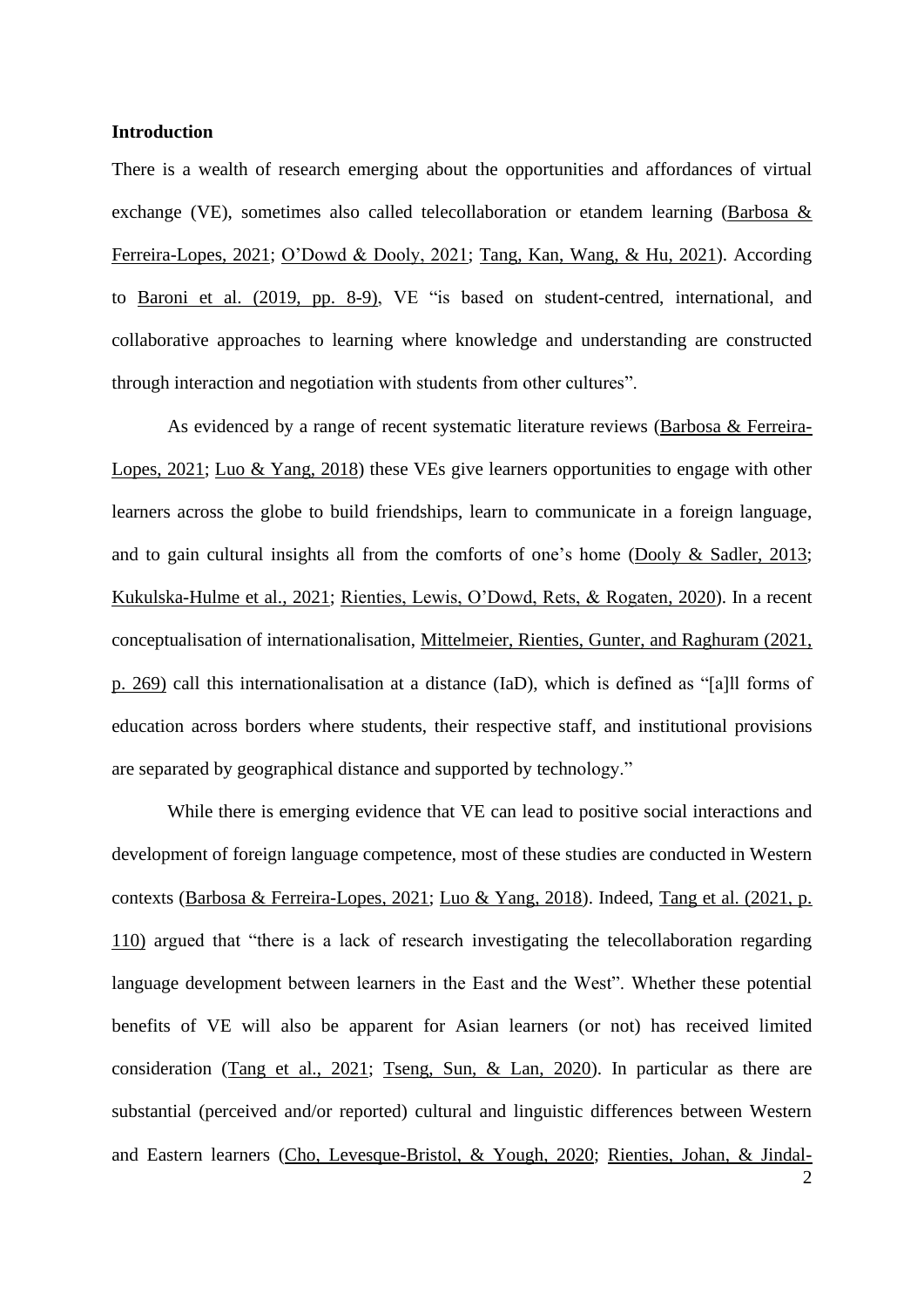[Snape, 2015\)](#page-24-5), there is a wide body of literature that has highlighted that both groups of learners need to develop and nurture appropriate coping mechanisms [\(Hendrickson, 2018;](#page-24-6) [Mittelmeier et al., 2021;](#page-24-4) Tang et [al., 2021\)](#page-25-0). Given the often short durations of VEs and a lack of opportunities to fully engage in a foreign culture, this research builds on the work by [Tang](#page-25-0)  et al. (2021) and aims to explore whether VE learners nested within a Western and Eastern context can develop intercultural learning relations.

In this study we will explore a VE between 16 learners from Macau and 18 learners from Portugal that was part of one of the largest evidence-based VE projects called EVALUATE [\(Baroni et al.,](#page-23-1) 2019; [Hauck, Müller-Hartmann, Rienties, & Rogaten, 2020;](#page-24-7) [Rets, Rienties, & Lewis, 2020;](#page-24-8) [Rienties et al., 2020\)](#page-24-3). While there are several examples of VE focussed on English language learning for Asian students [\(Tang et al., 2021;](#page-25-0) [Tian & Wang,](#page-25-2)  [2010;](#page-25-2) [Tseng et al., 2020\)](#page-25-1), this context is unique as it focusses on how 16 Macanese learners were able to develop and strengthen their Portuguese language skills by collaborating with 18 Portuguese learners, and how social network relations were established and maintained.

#### **Virtual exchange and technological and foreign language competence**

VE offers a dialogic space where learners can use digital technologies to (co-) design and evaluate learning resources while reflecting on the affordances and constraints of such tools, as well as on the kind of communication that takes place [\(Barbosa & Ferreira-Lopes, 2021;](#page-23-0) [Hauck et al., 2020;](#page-24-7) [Kukulska-Hulme et al.,](#page-24-2) 2021). An emerging body of literature points to the potential of VE to contribute to the development of technological and foreign language (FL) competence among learners [\(Hauck et](#page-24-7) al., 2020; [Rets et al., 2020;](#page-24-8) [Rienties et al., 2020\)](#page-24-3).

The development of the technological competence is often analysed through the lens of technological pedagogical content knowledge (TPACK) model [\(Mishra & Koehler, 2006\)](#page-24-9). In line with that model, many argue that teaching with technology should go beyond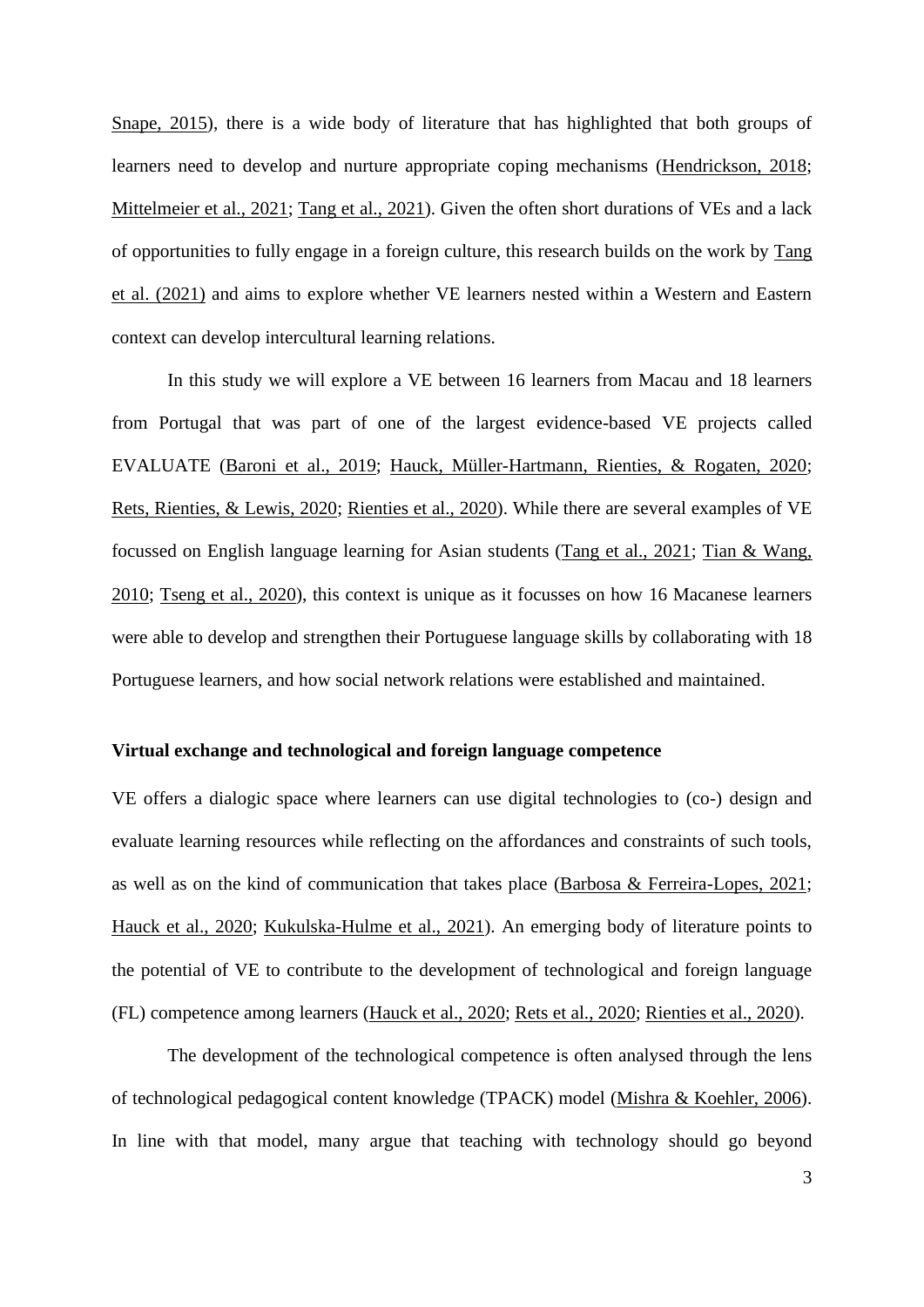developing abstract technology skills among learners and instead provide them with practical experience of applying technology to specific learning contexts and pedagogical approaches [\(Bueno-Alastuey, Villarreal, & García Esteban, 2018;](#page-23-4) [Rets et al., 2020;](#page-24-8) [Yeh, Chan, & Hsu,](#page-25-3)  [2021\)](#page-25-3). Several VE studies that used TPACK found a positive effect of VE practices on the development of learners' TPACK skills (e.g., [Antoniadou, 2011;](#page-23-5) [Dooly & Sadler, 2013;](#page-23-2) [Rienties et al., 2020\)](#page-24-3). Such highlighted positive outcomes include learners' realisation of the educational value of technology, confidence building, and the advancement of critical thinking when working with technological tools.

Some studies found significant relationship between TPACK knowledge and other competences. For example, [Hao and Lee \(2017\)](#page-23-6) investigated Taiwanese pre-service teachers' perceptions of the use of Web 2.0 tools. Their study showed that students who had more knowledge of technology, and higher awareness of Web 2.0 tools, also had more concerns about how to use these tools to maximise the benefits for learners. A large-scale review of 23 VEs by [Rienties et al. \(2020\)](#page-24-3) found significant relations between (pre- and post-test) TPACK scores and (perceived) FL competence. Their analysis showed that, while most participants indicated that their technological and FL competence improved during the VE, learners with stronger initial TPACK skills benefited more from VE. Both of these studies [\(Hao &](#page-23-6) Lee, [2017;](#page-23-6) [Rienties et al., 2020\)](#page-24-3) highlighted the importance of accounting for the initial levels of TPACK knowledge, rather than making conclusions only using post-test results, as well as the importance of unpacking the relations between TPACK and other competencies and/or learning experiences.

Some studies focused exclusively on the FL competence and found a facilitative effect of VE on some aspects of its development, particularly in the domains of oral fluency, pragmatic knowledge (e.g., code switching, understanding of politeness, register, turn taking), and speaker confidence (e.g., [\(Cunningham, 2016;](#page-23-7) [Luo & Yang, 2018;](#page-24-1) [O'Dowd &](#page-24-0)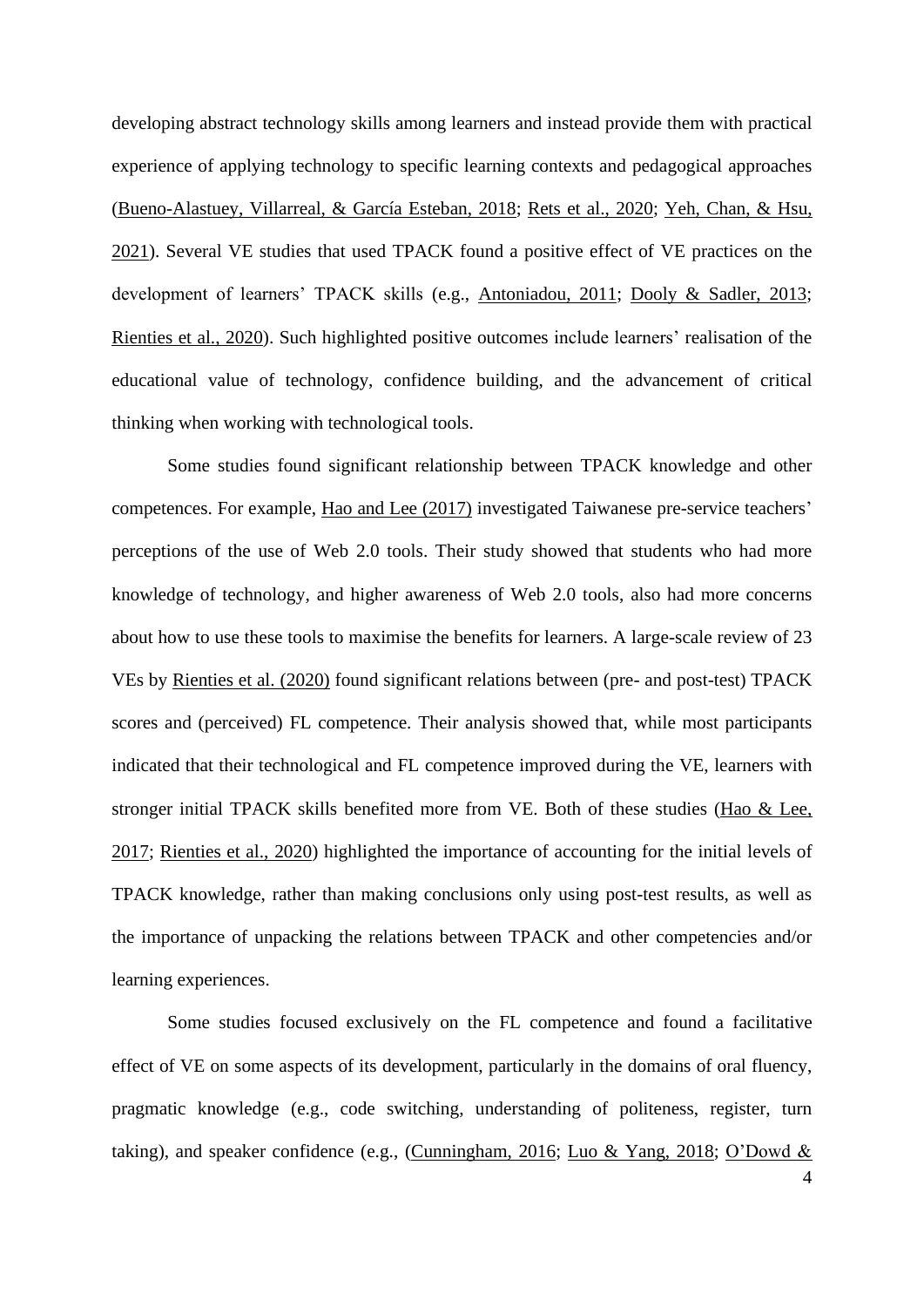[Dooly, 2021\)](#page-24-0). The reason why the growth in FL proficiency is concentrated in these domains in VE might be rooted in the importance of negotiation of meaning. Negotiation of meaning is central to a VE as the VE participants need to adjust their linguistic output to build rapport and/or overcome lack of understanding when communicating with their virtual partners [\(Dooly, 2017\)](#page-23-8).

One study that tried to unpack of the lived experiences of how students develop meaning using a robust pre-post design of TPACK in two VEs and clustered learners into those reporting high-medium-low perceived TPACK development [\(Rets et al., 2020\)](#page-24-8). Their analysis of learner diaries by cluster revealed several factors critical for this outcome: learners' reported ability to overcome anxieties during VE and to see the faced challenges in the positive light, expectations they had of VE and their prior knowledge of technology. [Rets](#page-24-8)  et al. (2020) suggested that those responsible for setting up VE projects (a) need to provide students with a clear expectation management plan in respect of what the VE aims to achieve, and perhaps more importantly, what it does not, as well as (b) strengthen collaboration between virtual teams by encouraging more communication between them; providing appropriate tools for synchronous communication; having explicit discussions of home group organization and the implications of task work.

Nonetheless, as mentioned earlier most of these studies have been conducted in a Western context. Indeed, there is a relative paucity of research on VE in an Asian context. For example, [Tian and Wang \(2010\)](#page-25-2) in their study of a Chinese-Australian VE showed that the aspects of proficiency improvement with the highest reported means were fluency, pronunciation, and the ability to give spontaneous replies. The researchers noted that VE participants gave low ratings of their gains in grammar knowledge, which they attributed to a short duration of the VE which might not have allowed the students to see the transfer of new grammatical knowledge into visible results. In an Asian collaboration on 37 students on an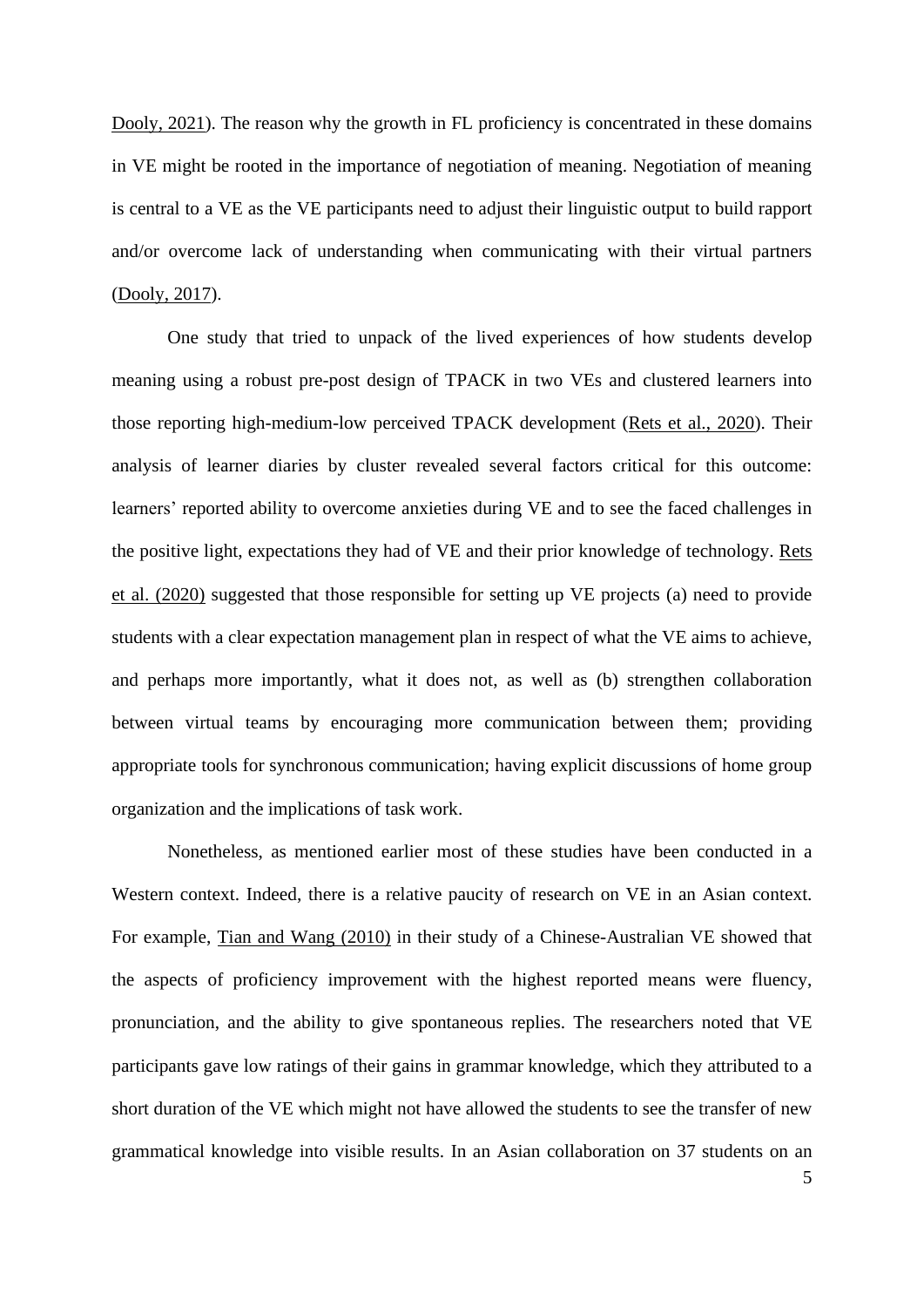online Chinese teaching practice [Tseng et al. \(2020\)](#page-25-1) showed that synchronous language approaches in Chinese could effectively enhance students' language learning.

In a more recent study on Chinese-UK VE, [Tang et al. \(2021\)](#page-25-0) concluded that VE offered a secure space where learners from two participating universities could trust each other when pointing out each others' language errors. This offered the advantage of personalised learning, whereby feedback became part of the lesson and was particularly helpful for Chinese participants who are usually withdrawn and reluctant to speak English in public for fear of making mistakes.

As mentioned above, VE participants find themselves working in multimodal environments, where they need not only to negotiate meaning but also need to learn how to effectively use online tools and technologies when working towards a shared goal with their virtual partners. Again as indicated before, while this might be difficult for students who work at a distance in a VE but share some cultural similarities (as in most reported Western VEs studies), when working across Eastern and Western cultures there could be additional challenges (e.g., Cho et [al., 2020;](#page-23-3) [Mittelmeier et al., 2021;](#page-24-4) [Rienties et al., 2015;](#page-24-5) [Tang et al.,](#page-25-0)  [2021\)](#page-25-0).

#### *Social Network Analysis as a promising method to explore learning experiences in VE*

While VE has been recognised as a potent tool that facilitates learning, it is also associated with a number of difficulties. [O'Dowd and Ritter \(2013\)](#page-24-10) identified four levels of challenges that might be experienced by participants in a VE, most of which are social and cultural in nature rather than technology-related. The first identified level is the individual (e.g., learners' knowledge, their motivations, expectations from the VE, stereotypes). The second level is the classroom (e.g., the task design, the matching of learners, and the local group dynamics). The third level, which has received most attention in VE research [\(Luo &](#page-24-1)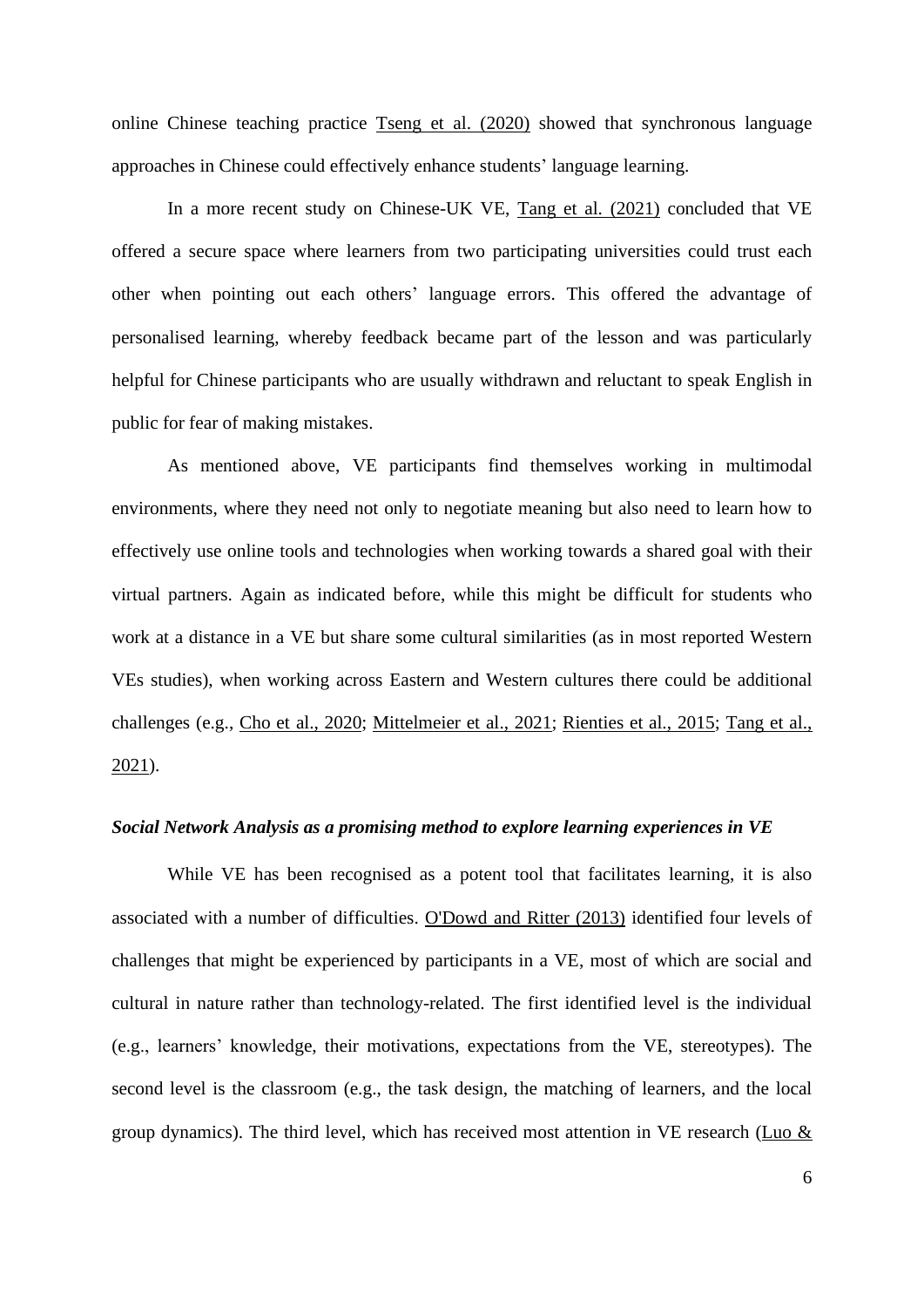[Yang, 2018\)](#page-24-1) is socio-institutional (e.g., choice of specific mediating technologies, the general organization of the VE such as differences in learners' timetables, or recognition of student participation in VE activity). The final level concerns the interaction itself (e.g., cultural differences in communication styles or the cultures-of-use of particular tools).

One promising method to capture the interactions between VE participants, their learning characteristics, and their socio-institutional context is social network analysis (SNA). In the broader learning sciences there is an emerging recognition that students' social networks substantially impact upon their attitudes, actions, and behaviours [\(e.g., Froehlich,](#page-23-9)  [Rehm, & Rienties, 2020;](#page-23-9) [Hendrickson, 2018;](#page-24-6) [Hommes et al., 2012;](#page-24-11) [Rienties & Tempelaar,](#page-24-12)  [2018\)](#page-24-12). In social network theory, the focus of analysis is on theorising, understanding, and measuring the social interactions between entities (e.g., individuals, sub-groups, schools, VEs), rather than focussing solely on individual or within-group behaviour [\(Froehlich et](#page-23-9) al., [2020;](#page-23-9) [Rienties & Tempelaar, 2018\)](#page-24-12). A general assumption of social network theory is that people's behaviours are best predicted by their web of relationships [\(Borgatti, Mehra,](#page-23-10) Brass, [& Labianca, 2009;](#page-23-10) [Rienties & Tempelaar, 2018\)](#page-24-12). As such, a social network consists of a set of nodes (i.e., students or groups in a course) and the relations (or ties) between these nodes [\(Froehlich et al., 2020\)](#page-23-9).

Recent advances in SNA [\(Borgatti et al., 2009;](#page-23-10) [Froehlich et al., 2020\)](#page-23-9) could provide VE researchers a much-needed holistic perspective on how students in their VE develop social relations over time, in particular when SNA is combined with other (qualitative) methods [\(Froehlich et al., 2020\)](#page-23-9). By using SNA VE researchers could potentially unpack explicit and often hidden relations between participants that may not be apparent from individual surveys, diaries, interviews, or discourse analysis. For example, in a range of studies amongst local and international students [\(Hendrickson, 2018;](#page-24-6) [Rienties et al., 2015;](#page-24-5) [Rienties & Tempelaar, 2018\)](#page-24-12) students often interacted with peers from similar social and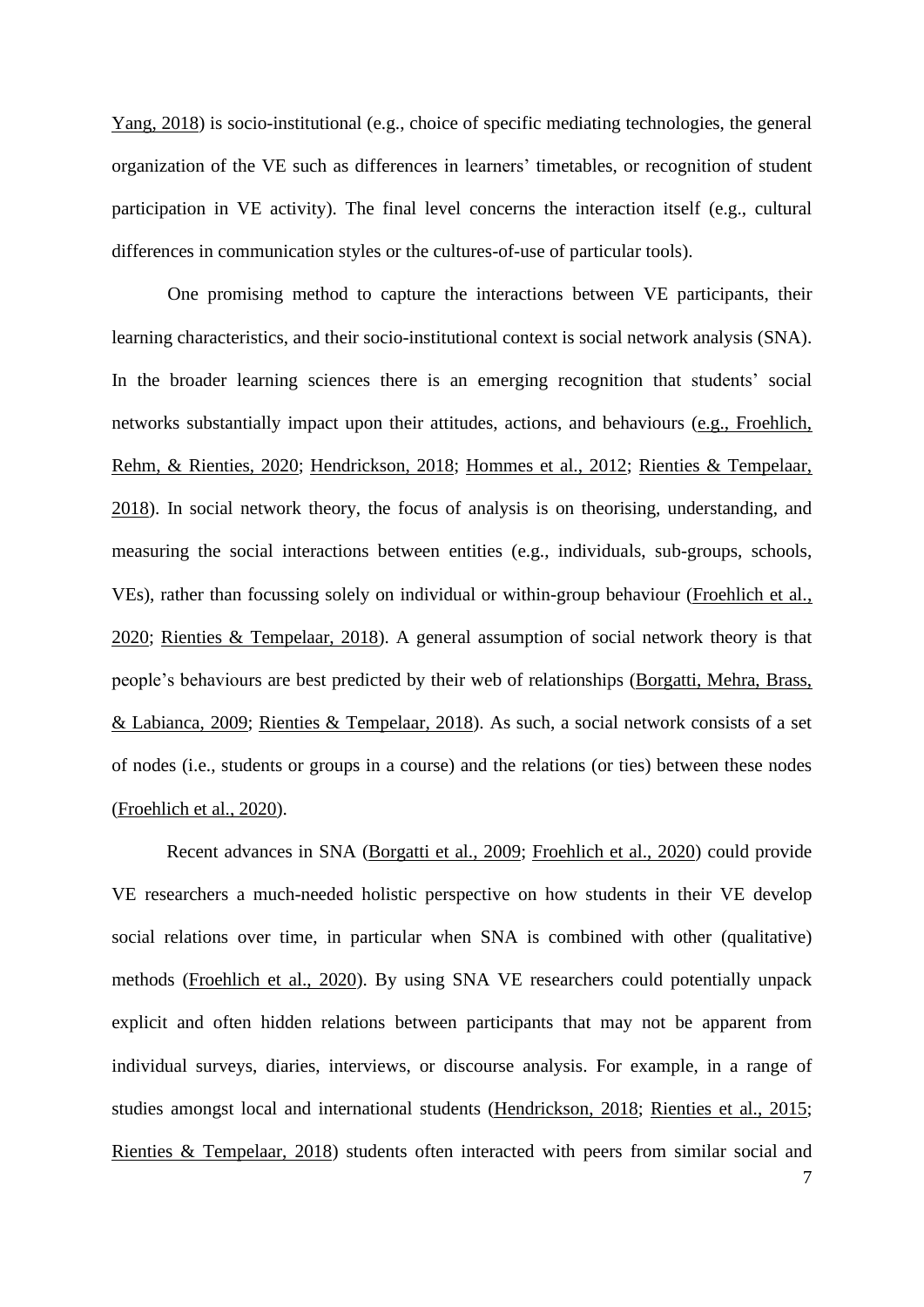cultural backgrounds, while active learning design strategies (e.g., task design, group allocation) could encourage more intercultural network relations. However, to the best of our knowledge no study exists within telecollaboration of VE that has used SNA to explore how VE participants build relations over time.

#### *Research questions*

As highlighted in the literature review, while there is an emerging body of literature showing that VE can provide powerful learning experiences to both native and FL learners, relatively few studies have specifically focussed on whether (or not) similar positive effects are noticed when Asian and Western learners work together. In line with Tang et al. [\(2021\)](#page-25-0) and [Froehlich](#page-23-9)  et al. (2020) we used a mixed methods approach in this study. First of all, we aim to explore whether (or not) the reported TPACK and FL competence developments amongst this "Asian" VE were similar or different to other VEs in EVALUATE. As this VE was the only exchange in EVALUATE that included Asian students, we will refer to this VE as the Asian VE for the remainder of this study.

RQ1 To what extent are the reported learning experiences in terms of TPACK and foreign language competence for the Asian VE similar or different to other Western VEs in the EVALUATE project?

Second, we would be keen to explore whether from a quantitative and qualitative perspective the lived experiences of students from Macau and Portugal were similar (or not). In most etandem language learning projects learners would typically spend half of their communication in one language and then switch to the other language [\(Tang et al., 2021\)](#page-25-0). By being supported by native language speakers half of the time and then switching to the other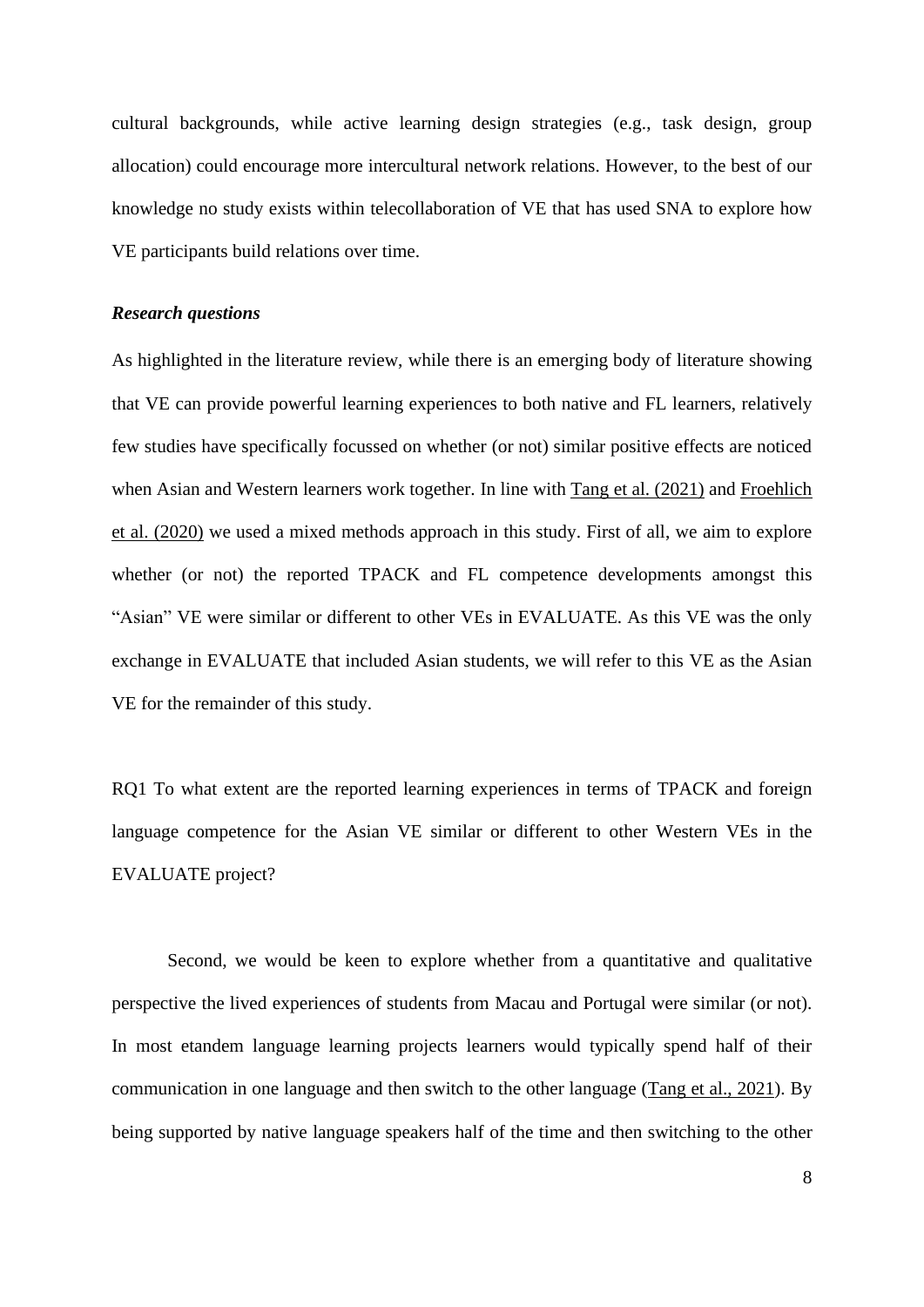language which is spoken by their etandem partners, there are substantial opportunities for reciprocity between the two groups of language learners. However, in our Asian VE 16 students from Macau primarily benefited from interactions with 18 native Portuguese speakers. The Portuguese students could learn substantial skills in terms of working online and be engaged with authentic discussions with learners from an Eastern culture, but one could expect that the lived experiences between the two groups might be slightly different.

RQ2 To what extent does the Asian VE lead to positive learning experiences for learners from Portugal and Macau? Are these learning experiences common amongst both groups, or just in one group?

Finally, to the best of our knowledge there is no study within VE that has used SNA to explore how Asian and Western learners develop learning relations in VE. As highlighted previously, the way that learners build intercultural relations in online settings may be important for discourse, TPACK and foreign language competence.

RQ3 How many learning relations are developed between the two groups of learners, and what is the (perceived) quality of these relations?

#### **Method**

#### *Setting and participants*

This mixed methods study took place in an EU-funded project called EVALUATE [\(Baroni et](#page-23-1)  [al., 2019;](#page-23-1) Rienties [et al., 2020\)](#page-24-3). In total 23 VEs were run including 34 institutions of initial teacher education from 16 countries. Most institutions were from European countries [\(Baroni](#page-23-1)  [et al., 2019\)](#page-23-1), but also included other countries (e.g., Brazil, Canada, Macau, USA).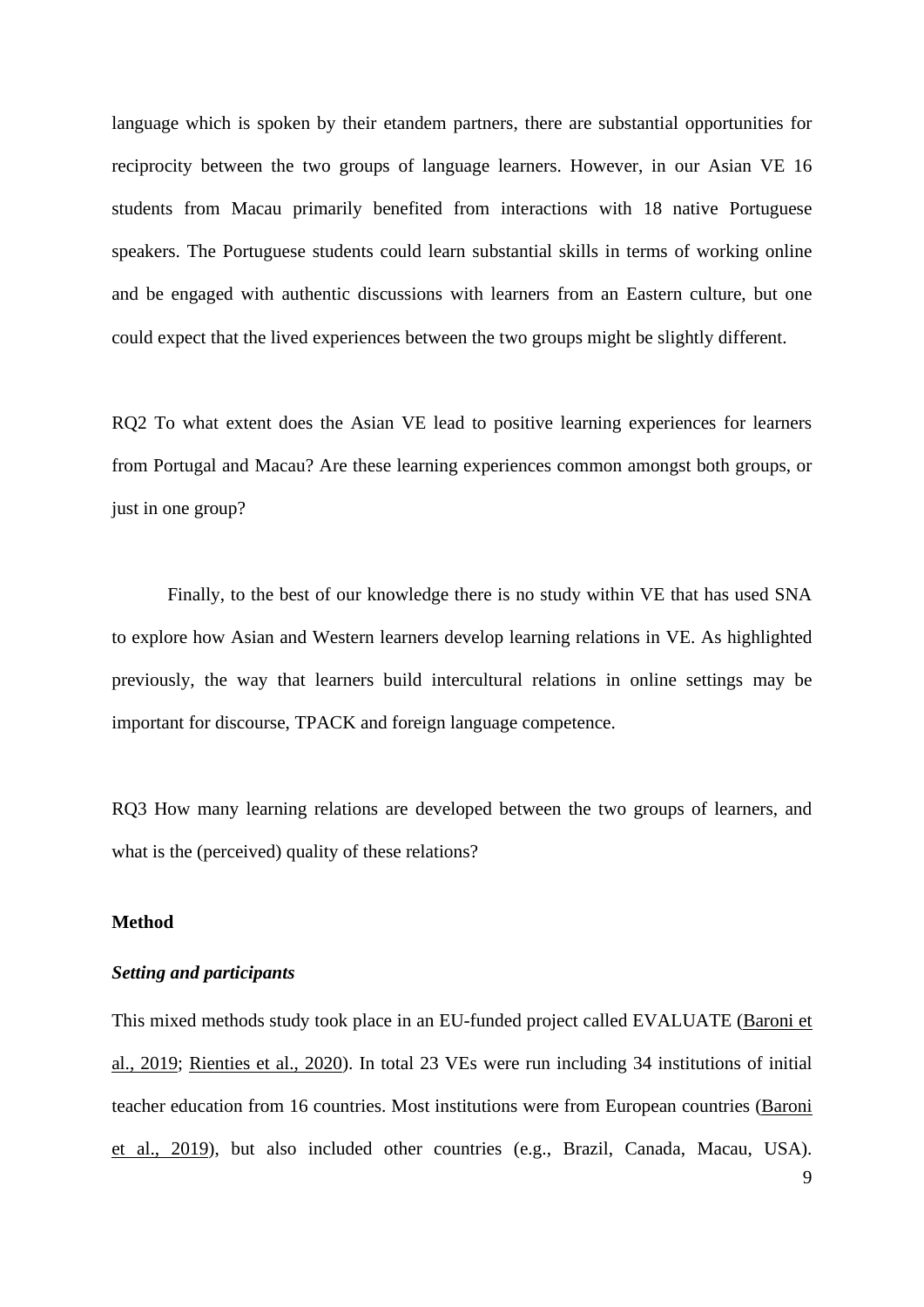Altogether, 1,018 students were invited to these 23 VEs (Baroni [et al., 2019\)](#page-23-1), mostly preservice teachers and FL students (42%), and mostly women (64%). On average participants were 21.54 years old  $(SD = 3.31$ , range 16-44) and most students were studying English as a FL [\(Rienties et al., 2020\)](#page-24-3). In contrast, the Asian VE used as main language Portuguese, whereby 16 participants from Instituto Politécnico de Macau (Macau) and 18 participants from Instituto Politécnico de Castelo Branco (Portugal) worked together for around 65 days on three sets of tasks in smaller groups of 5-6 people. There was a mixture of reasons why participants joined this respective VE. Several participants indicated at the pre-test to join the VE to learn about other cultures (Eastern/Western cultures), others wanted to strengthen their Portuguese language, while others wanted to learn how to effectively use technology for learning as future educators. Participants were left free to decide which language to communicate in (e.g., Portuguese, English). For more details in terms of the pedagogical approach, timings, group allocations and task design used, we refer to our previous publications [\(Baroni et al., 2019;](#page-23-1) [Hauck et al.,](#page-24-7) 2020; [Rets et al., 2020;](#page-24-8) [Rienties et al., 2020\)](#page-24-3).

#### *Instruments*

#### **TPACK**

In order to measure the development of the technological competence we used an adjusted version of TPACK by [Schmidt, Baran, Thompson, Koehler, and Mishra \(2009\).](#page-25-4) Given that participants had to fill in the TPACK at the beginning and end of the VE as well as contributing to several diaries [\(Baroni et al., 2019;](#page-23-1) [Rets et al., 2020\)](#page-24-8), the questionnaire was shortened to 17 items. A Likert response scale of 1 (=totally disagree) to 5 (=totally agree) was used. In this study we only report the overall TPACK constructs for the pre- and post-test and previous research has identified appropriate fit and reliability [\(Rienties et al., 2020\)](#page-24-3). In total 593 VE participants completed both tests across of the 23 VEs, of which 29 out of 34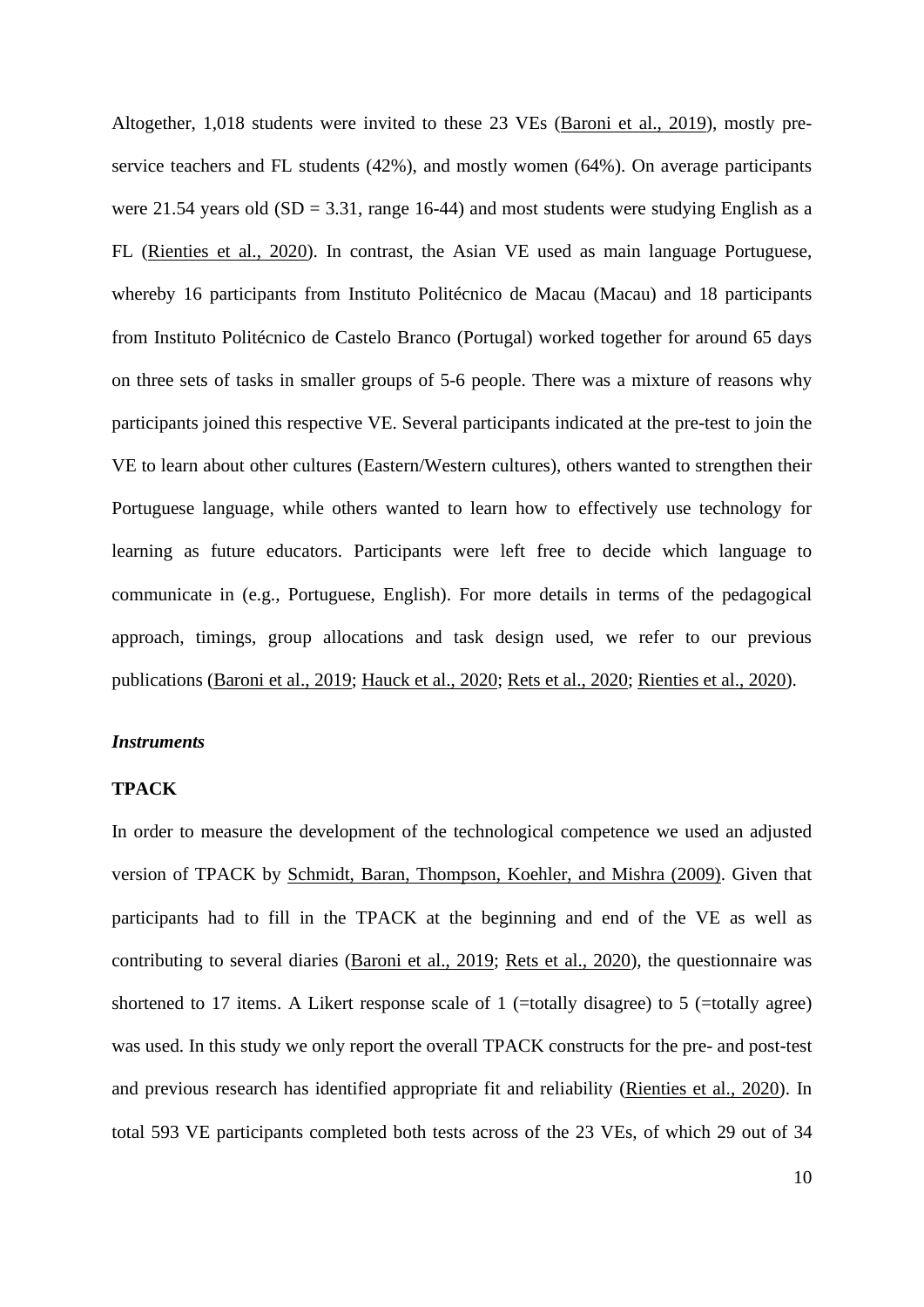Asian VE participants (85%) completed the pre-test, while 17 (50%) completed the post-test. Unfortunately, while 15 out of 18 Portuguese (88%) students completed the post-test, only two Macanese (12 %) students participated at the post-test.

#### **Foreign language competence**

(Perceived) FL competence was measured at the end of the VE using a newly developed instrument consisting of seven items, whereby participants could rate whether their FL got worse (1), no improvement (2), improved a little (3), and much improved (4). As previously reported the construct had appropriate fit and reliability [\(Rienties et al., 2020\)](#page-24-3).

#### **Diaries**

Participants completed an online diary at the start of the VE in line with the pre-test of TPACK, exploring their previous experiences with online learning and working with people from a different culture, as well as their expectations of the VE [\(Rets et al., 2020\)](#page-24-8). Mid-way through the course participants completed another diary about their experiences thus far. Finally, at the end of the VE in total thirteen questions were asked in their online diary, including their overall learning experience, working in intercultural teams, FL acquisition, and use of TPACK for future teaching [\(Rets et al., 2020\)](#page-24-8).

#### **Learning relations**

11 As a final question of the third diary, participants were asked at the end how many participants were there in their virtual collaboration group in order to gage their social network development [\(Froehlich et al., 2020\)](#page-23-9). Subsequently they were asked in an open text box exercise to recall a maximum of 5 names of whom they have worked together in group (i.e., a form of open social network recall [\(Froehlich et al., 2020\)](#page-23-9)). While there are several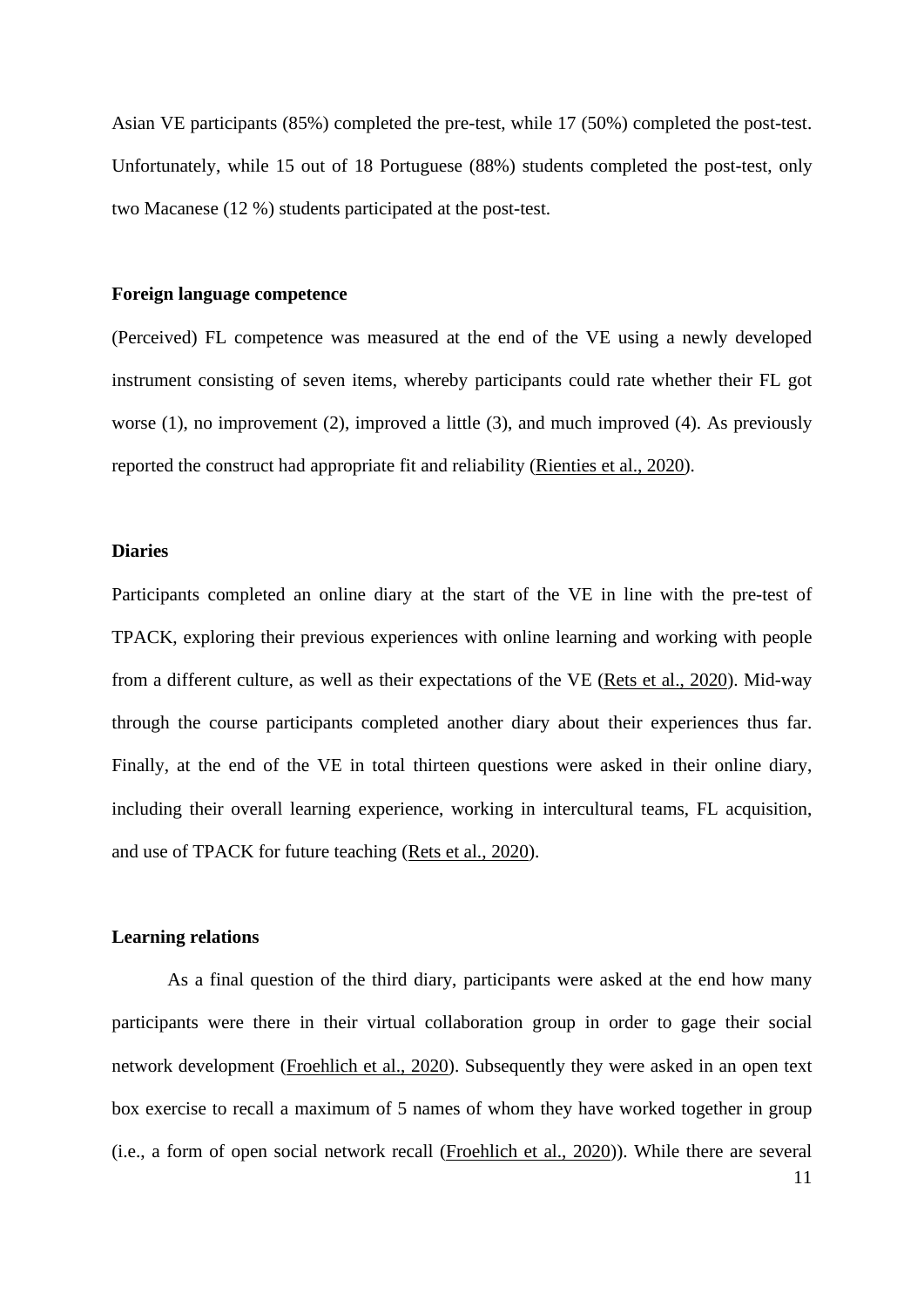ways to collect data in SNA, by not providing a list of participants and asking participants to recall the names of the people they have worked with we expected that participants would only mention names of learners within whom they maintained a substantial learning relation. While there are more detailed approaches and more sophisticated SNA approaches available [\(Froehlich et al., 2020\)](#page-23-9), we chose for this option because it was relatively unintrusive and easy to administer across the VEs and across different cultures. In this Asian VE study 17 students completed the SNA questionnaire (50%). While this is well below common benchmarks of 80% response rate, given that most Portuguese students (89%) responded and reflected on their relations and primarily the Macanese student responses were missing, we argue that nonetheless the reflections of the Portuguese might provide useful insights into the social dynamics in the Asian VE.

#### *Data analysis*

For a detailed description of the data analysis and techniques, we refer to previous published work [\(Hauck et al., 2020;](#page-24-7) [Rets et al., 2020;](#page-24-8) [Rienties et al.,](#page-24-3) 2020). All quantitative data were analysed using SPSS 27 using ANOVAs. For the diaries the two authors independently coded and analysed the data of the Asian VE. Subsequent social network analysis were constructed in UCINET 6.69, where we ran social network visualisations, calculated network relations and density metrics. Ethics approval for these two studies was provided by Human Research Ethics Community by the Open University, HREC-2655/Rogaten.

#### **Results**

#### *TPACK and foreign language competence of Asian VE*

In terms of RQ1, we first compared the TPACK score of the 22 Ves with the Asian VE as indicated in Table 1. At the start of the VE, using ANOVA the Asian VE participants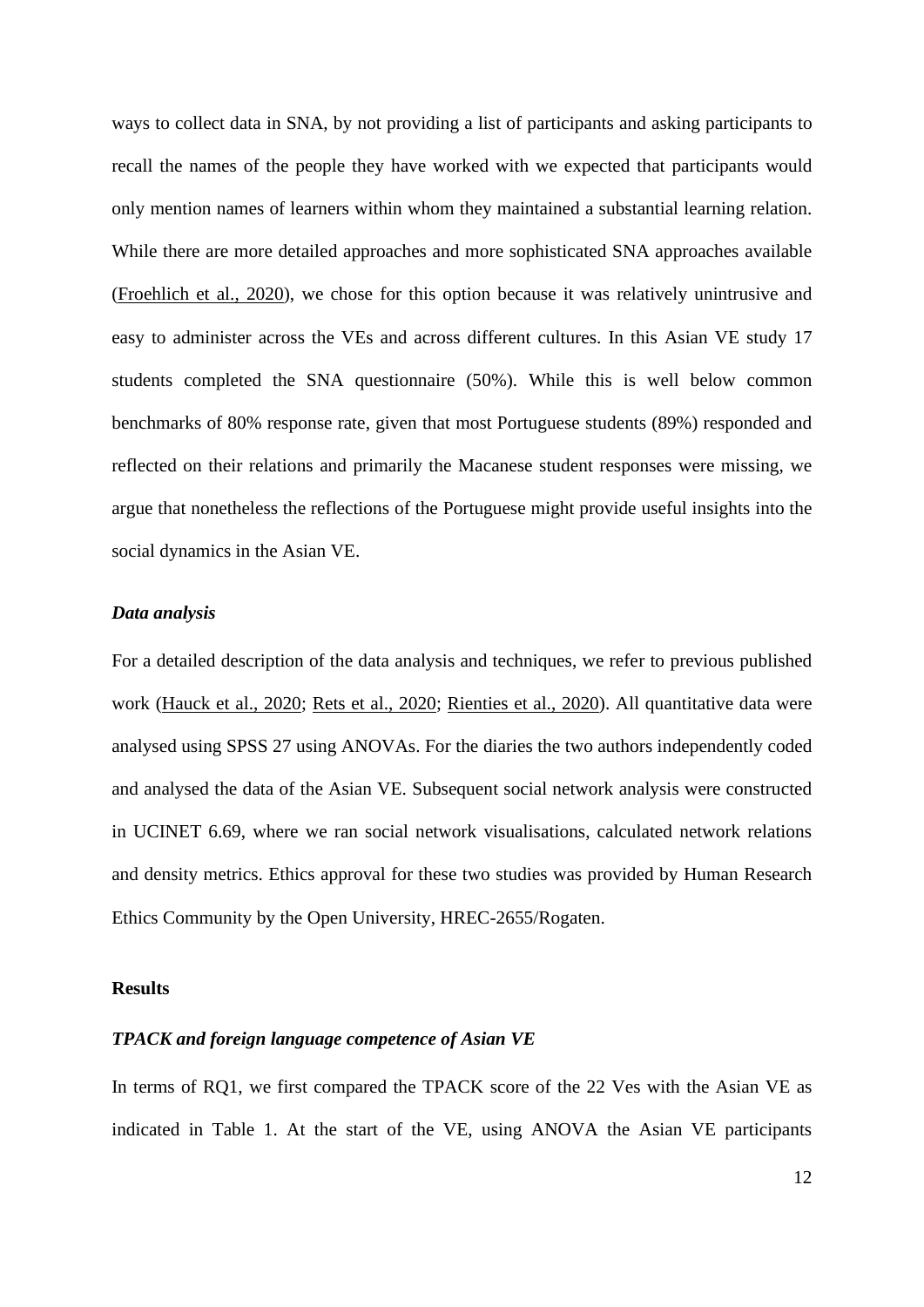indicated to be significantly more confident about their (self-reported) TPACK skills relative to the 564 Western VE participants, with a small effect size ( $\eta^2 = .007$ ). At the end of the VE Western participants reported substantially improved TPACK skills (see also [Rienties et al.](#page-24-3)  (2020)), and on average reported a gain in TPACK of  $0.30$  (SD = 0.51). In contrast, Asian VE participants TPACK skills decreased over time, and their (negative) gain was significantly different from Western VE participants, with a small effect size ( $\eta^2 = .013$ ). In terms of FL competence, no significant differences were observed between Western VE participants and our Asian VE participants in Table 1.

#### **→** Insert Table 1 about here

In line with previous findings [\(Hauck et al., 2020;](#page-24-7) [Rets et al., 2020\)](#page-24-8) the qualitative experiences expressed by Asian VE participants were in general positive about the VE. Note that we have used pseudonyms to protect their identity, and where data was available also indicated their respective age, gender, TPACK post-test score and FL competence. In particular the use of technology was seen as an affordance for intercultural communication:

*"Technology offers new modes of communication through online discussions, chats and teaching materials based on the internet. Technology not only functions as a tool for the production or information. Technology constitutes itself in everything that enables us to do things in a more efficient and effective way." (Magdalena\_P, 21 years, female, Portuguese, TPACK = 4.54, FLC = 4 (improved substantially)).*

*I loved it. The share of cultural experiences, the exchange, the availability of sharing opinions and knowledge were extremely profitable and positive. They lay the basis for*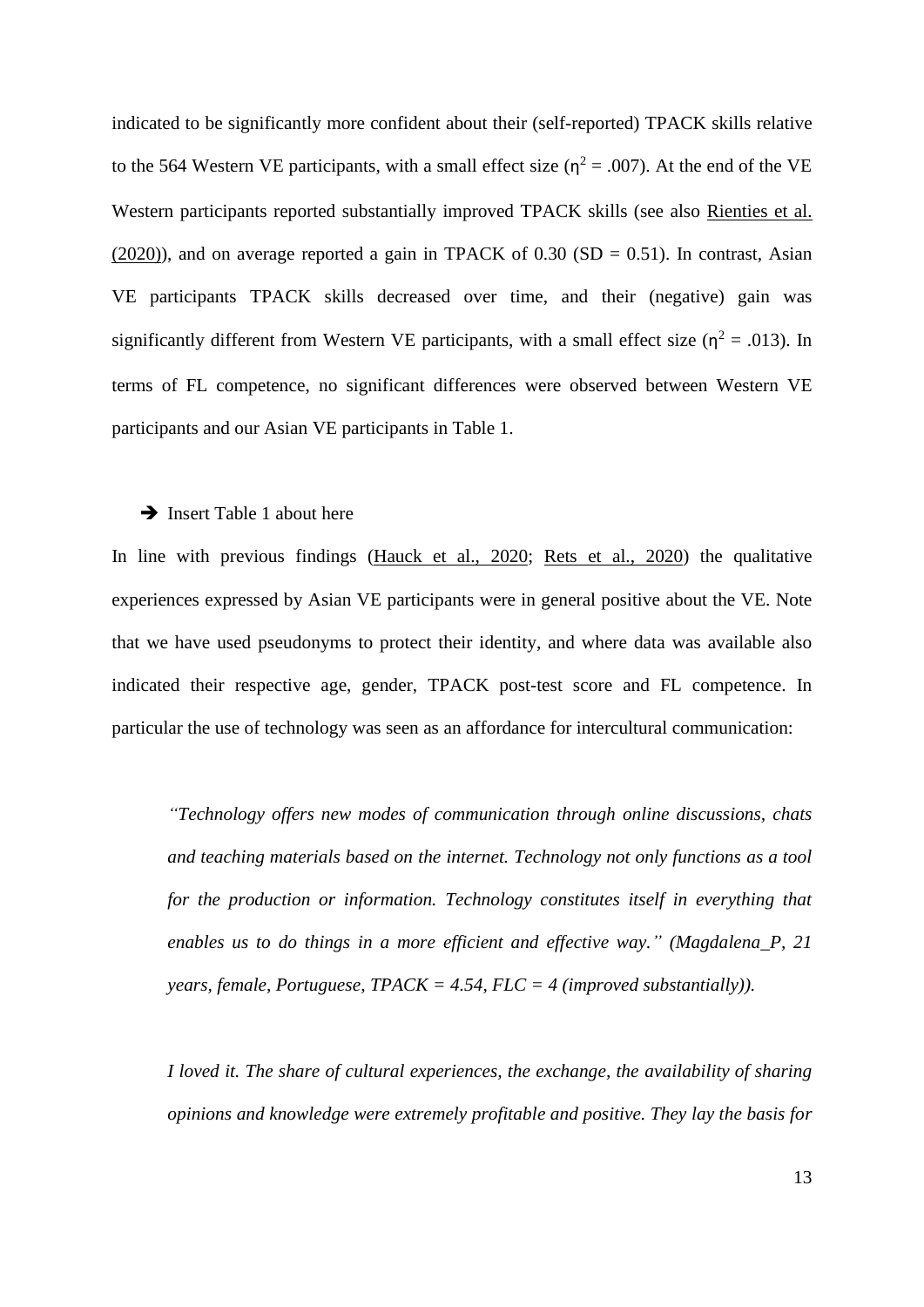*the creation of threads of friendship and the spirit of cooperation/ assistance. (Victoria\_P, 34 years, female, Portuguese, TPACK = 4.94, FLC = 3 (improved a bit)).*

Several participants also indicated that by working together in the Asian VE they developed a better cultural understanding of each other. For example,

*I feel interesting and rewarded. I have learned a lot about different culture, climate and so on. (Camila\_M, female, Macanese, TPACK = 3.39, FLC = 3 (improved a bit))*

*To work with a multi-intercultural team is superb, as I acquired new knowledge on the Chinese language and the habits associated with the Asian culture and, most importantly, I started do understand the strategies and mechanisms that are used in Macau in the classroom context in the most varied tasks. (George\_P, 19 years, male, Portuguese, TPACK = 4.56, FLC = 2.86 (improved a bit)).*

#### *Lived experiences of VE learners from Macau and Portugal*

In order to address RQ2, we compared and contrasted the quantitative and qualitative data from the Portuguese and Macanese participants. As indicated in Table 1 Portuguese participants were significantly more confident about their TPACK skills at the start of the Asian VE relative to their Macanese peers using ANOVA, with a large effect size ( $\eta^2$  = .301). At the post-test Portuguese students were slightly less confident about their TPACK skills, while Macanese participants became slightly more confident, although these differences were not significant. The lived qualitative experiences in general indicate a positive perception of the technology of the VE for both groups. For example,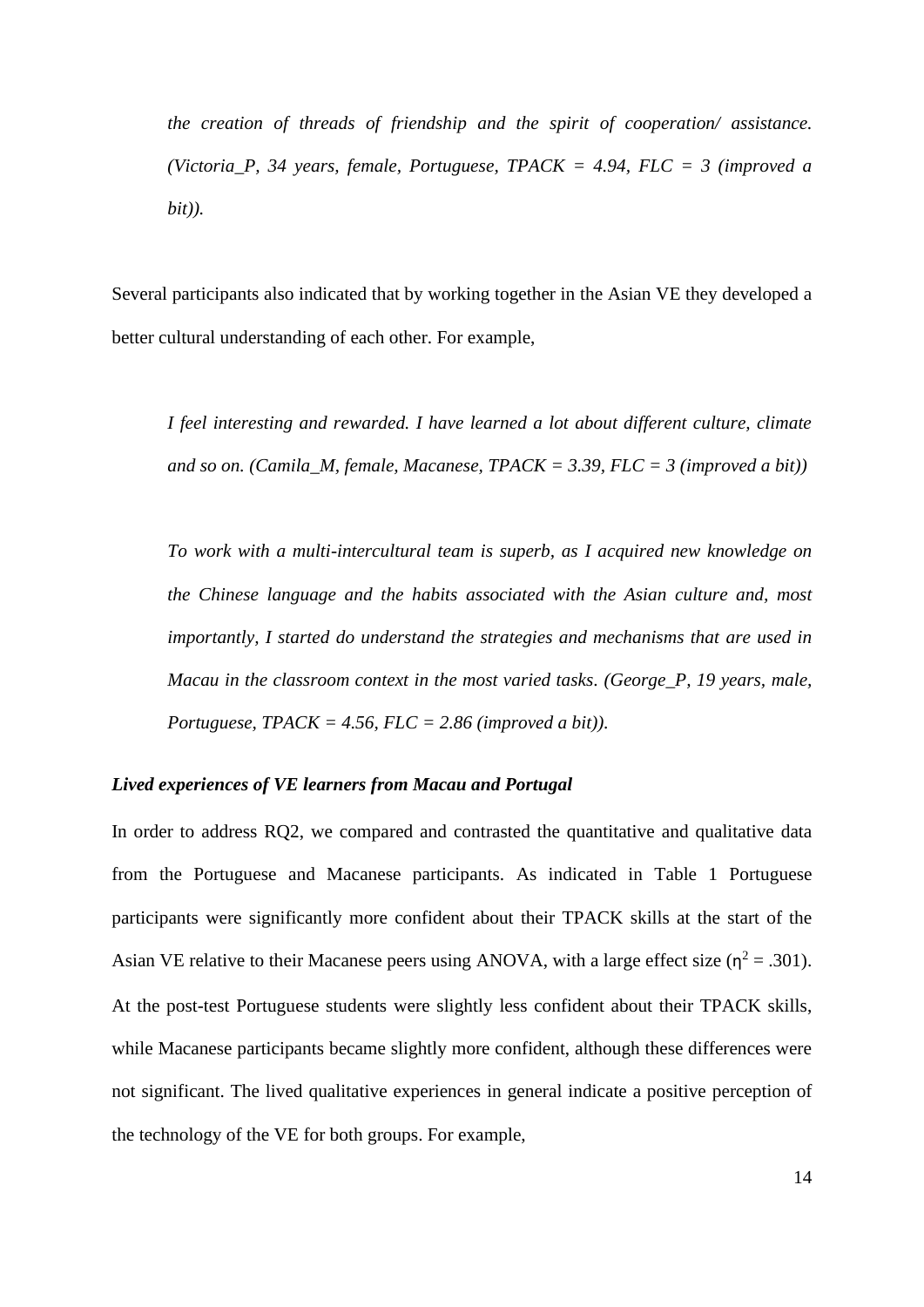*In my professional career as a teacher in the future, I will try to use tools and online environment to enhance knowledge because we learn a lot from them, as we did by doing this task. (Catherina\_P, 20 years, female, Portuguese, TPACK = 3.34, FLC = 2.23 (no improvement)).*

In terms of FL competence, in Table 1 Macanese participants indicated that their FL competence improved substantially, while Portuguese participants mostly indicated that this improved a little. This seems intuitively obviously as Portuguese participants were native speakers of Portuguese, and probably learned only a bit in terms of teaching non-native speakers their language. In contrast, Macanese participants might have benefited substantially from interacting with and speaking to native Portuguese speakers. One reason why this difference is nonetheless not significant might be due to the low post-response of Macanese participants. Therefore, these quantitative results need to be treated with caution.

For example, Jack\_M indicated that one of the primary reasons for joining the Asian VE was to give him a competitive advantage when eventually visiting Portugal:

*I hope to learn enough to be accepted as a local, I hope to learn enough to be able to establish a network and prepare myself so I can come back to Portugal in the future and have an advantage over newcomers. I hope my class and I can offer what others cannot to locals and students in the exchange program, and make this is an unforgettable experience. (Jack\_M, 24 years, male, Macanese, no TPACK score and FLC score available)*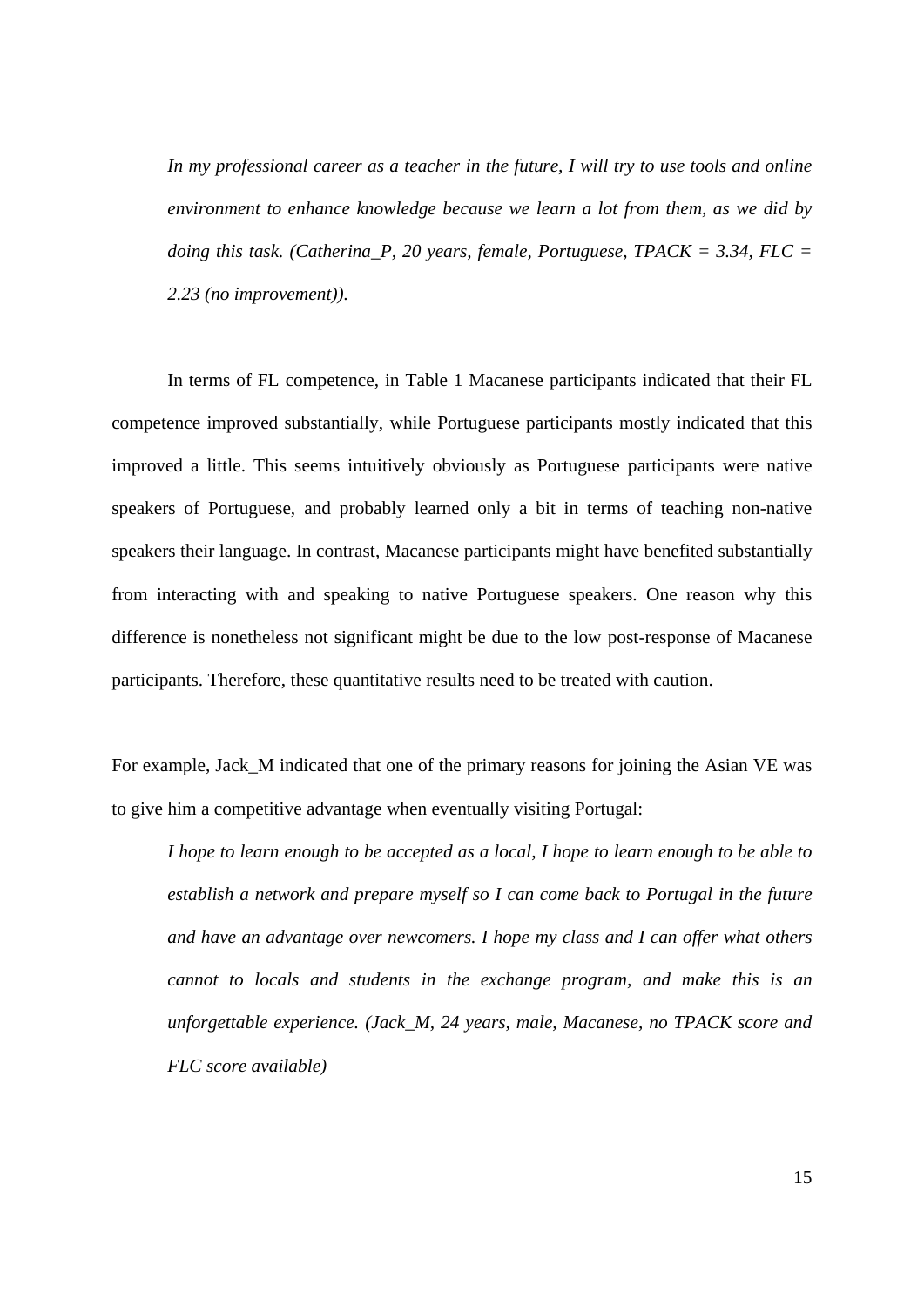While participants in general were positive about the Asian VE experience, there was some imbalance in terms of the benefits of FL learning and teaching, and the direction in language learning (i.e., from the Portuguese to Macanese, but not necessarily the other way around).

*I think it is a unique experience. It has been fun to share experiences and get to know new people. It's easy as we speak Portuguese, and I find interesting the idea of improving the Portuguese of our colleagues within the perspective that we're going to become teachers in the future. I find difficult to find time for interaction due to different time zones … By talking on WhatsApp with the colleagues, we approached some subjects and corrected any errors in real time. It was fun and very interesting. (Victoria\_P).*

Indeed Catherina\_P indicated an asymmetry in the VE experience due to the imbalance in language abilities, and in contrast to Victoria\_P she also reported substantially lower TPACK and FLC scores.

*Within my working group, the challenge was the language because sometimes they didn't understand well what we're trying to say. So we used simpler words as an attempt to explain it in a way in which it could be understood. I didn't learn nor use any new element of language to complete this task. This exchange hasn't improved the foreign language because I used my mother tongue. (Catherina\_P)*

In contrast, Camila\_M indicated that

*Online tools make it possible communicating between two students in different countries and different time zones. It makes me more courageous and outgoing. Once* 

16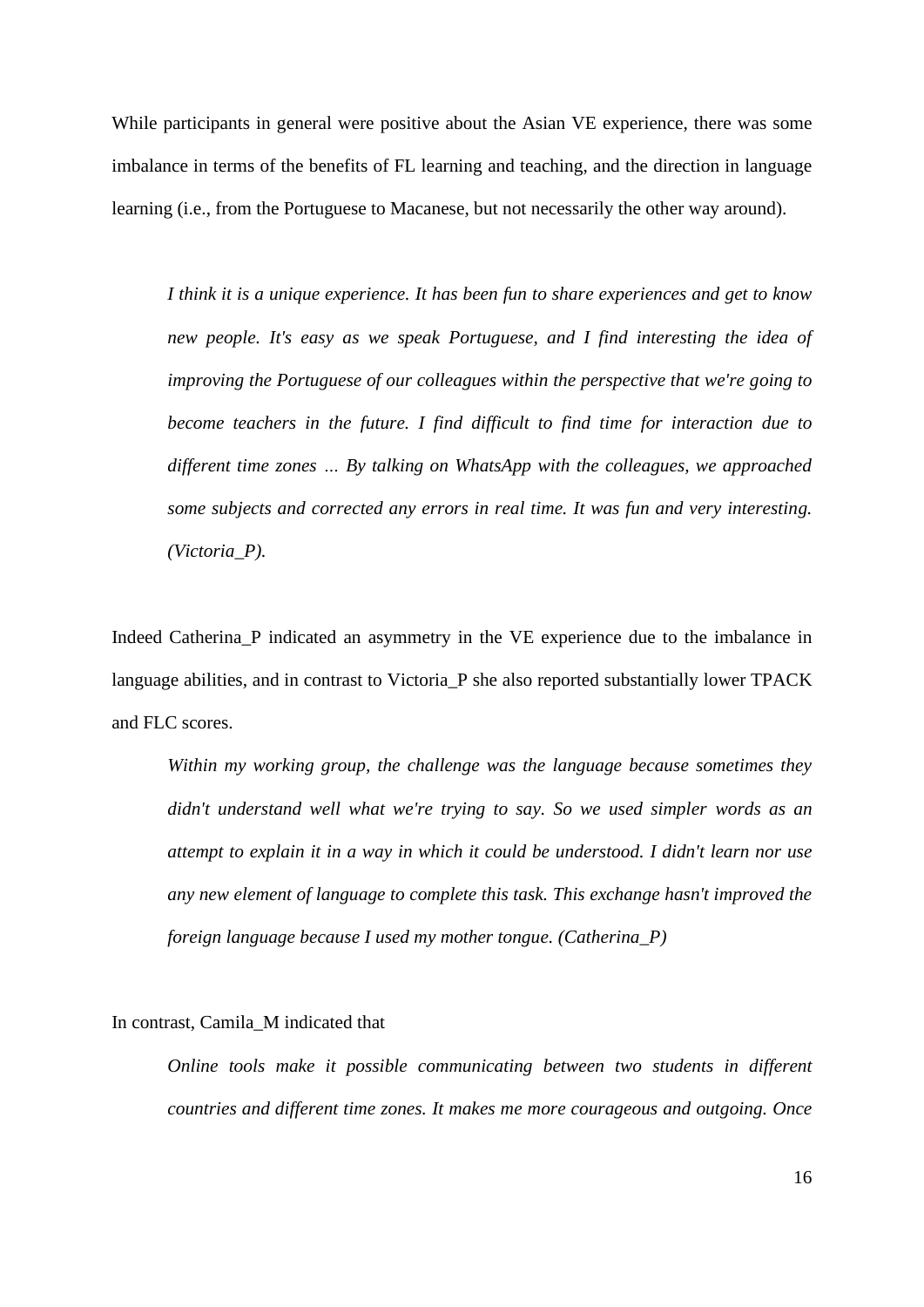*you show your kindness and patience, they will show the same to you. I think I have improved my foreign language … I made friends with them. (Camila\_M)*

In other words, while both groups of learners indicated substantial benefits in terms of the affordances of the technology, the ability to work and learn together, there were substantial differences in terms of the imbalance in FL ability, and the opportunities to improve their language competence, which in part also influenced participants' (self-reported) technological and FL competence.

#### *Social network development*

Finally, in terms of RQ3 based upon the 17 respondents on average participants indicated to have 4.22 group relations in the Asian VE. In total on average  $3.00$  (SD = 1.43) named relations were recalled by the 17 participants, whereby most reported recalled relations were with their peers from the paired country. The overall density of the network was only 1.70%, meaning that most participants were only connected to a few peers. This in part could be a result of the relatively low response rate amongst the Macanese students, and in part could be a result of the way in which VE participants were allocated to smaller intercultural subgroups.

As indicated in Figure 1, several clear group clusters of intercultural relations are visible. Two (sub)groups of VE participants are clearly visible on the left of Figure 1, whereby the Portuguese female student Mila<sub>.</sub> P was a connector and bridge between the two groups as well the group in the middle of Figure 1. Another bigger group is visible on the right of Figure 1 and a smaller group is visible on the bottom of Figure 1. At the same time, in contrast to other intercultural research [\(Hendrickson, 2018;](#page-24-6) [Rienties et al., 2015;](#page-24-5) [Rienties](#page-24-12)  [& Tempelaar, 2018\)](#page-24-12) there is a substantial mix of participants from the two countries, whereby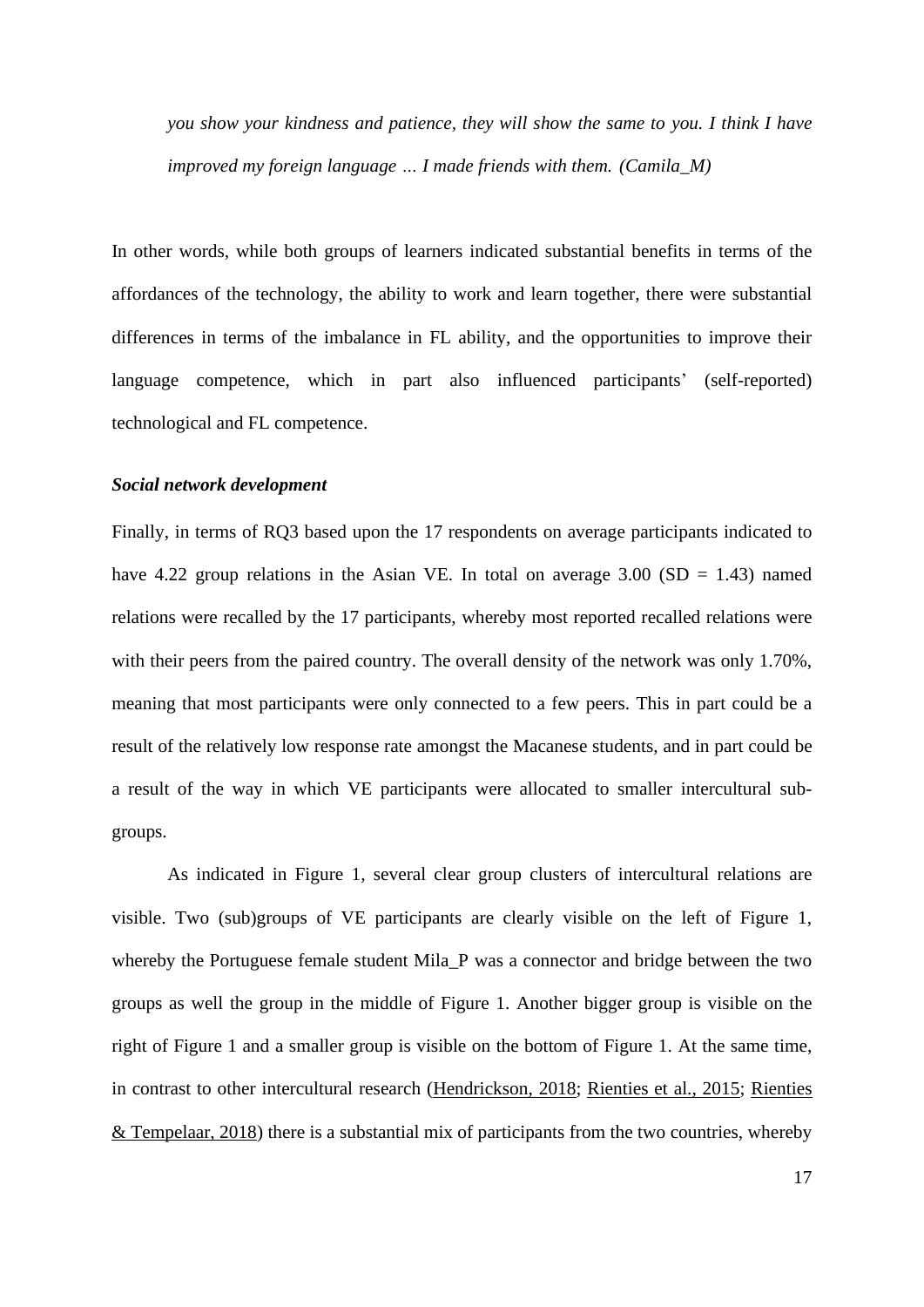in each (sub) group there are connections between blue (Macanese) and red (Portuguese) participants.

#### **→** Insert Figure 1 about here

The qualitative data provided some more detailed insights into some of the social network relations and their underlying patterns. For example, Mila\_P indicated that she enjoyed the opportunities for intercultural learning, but also indicated some tensions in terms of getting her Asian peers engaged:

*I find very interesting to participate in a project like this one, because as I don't have the opportunity to go to Macau I had the chance to communicate with the locals and get to know their habits. The most difficult thing in this interaction is the lack of availability of both parts, which makes our communication more difficult. I think the share of videos and online chats could improve the interaction… One of the main challenges I faced was the fact that students from Macau from my group didn't intervene a lot; they didn't pose a lot of questions, so our communication was difficult. To resolve the issue, I asked them more questions and took advantage of having a Timorese colleague who shared information about her country. (Mila\_P, 21 years, female, Portuguese, TPACK score = 2.88, FLC score = 2.67)*

18 *By taking part in this project, I could see another cultural reality completely different from my own by contacting the Chinese/Macanese colleagues. The most important thing was that one, the fact of contacting people from the other side of the world and having learned some things about their culture. It was gratifying. I Realise that the Asian culture is completely different from the European one; the food is completely*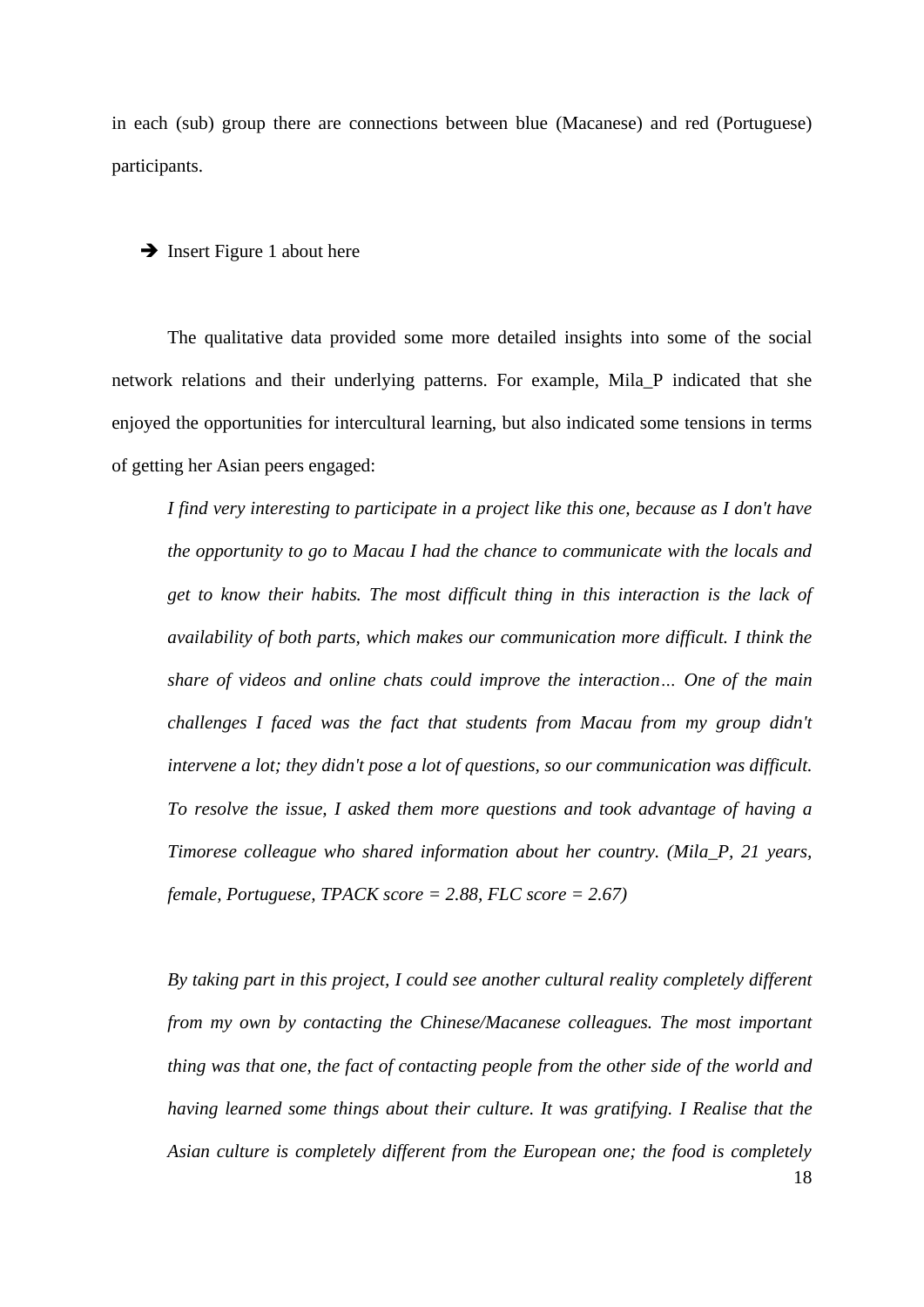*different, and they are very respectful. (Melissa\_P, 20 years, female, Portuguese,*   $TPACK = 4.09$ ,  $FLC = 3.89$  (improved substantially)).

In a range of studies it has been found that some Asian students tend to have different learning and communication strategies than Western students [\(Holmes, 2005\)](#page-24-13), and are sometimes less active in group discussions, and even silent [\(Zhou, Knoke, & Sakamoto,](#page-25-5)  [2005\)](#page-25-5). However, teachers can encourage active engagement when designing authentic group and respectful tasks that allow East and West learners to build on each other's knowledge and expertise [\(Mittelmeier, 2022\)](#page-24-14).

#### **Discussion**

This mixed methods study was inspired by [Tang et al. \(2021\)](#page-25-0) who indicated that there are very few virtual exchange (VE) studies that looked at online collaboration between Western and Asian students. While there is a wide body of evidence available that VE encourage technological and foreign language competence in Western VEs [\(Barbosa & Ferreira-Lopes,](#page-23-0)  [2021;](#page-23-0) [Luo & Yang, 2018;](#page-24-1) [Rienties et al., 2020\)](#page-24-3), there is limited evidence whether these effects are indeed similar when Eastern and Western students work together in a VE. A second gap in VE research includes a lack of studies that looked at the development of multiple competences and connected objectively measured gains to students' lived qualitative experiences in VE [\(Rets et al., 2020;](#page-24-8) [Rienties et al., 2020\)](#page-24-3). Finally, a unique new contribution of this study is the use of SNA in VE in order to capture and unpack the relations between VE participants.

To that end, the first research question of the study aimed to compare the perceived development of TPACK and foreign language (FL) skills between 16 students from Macau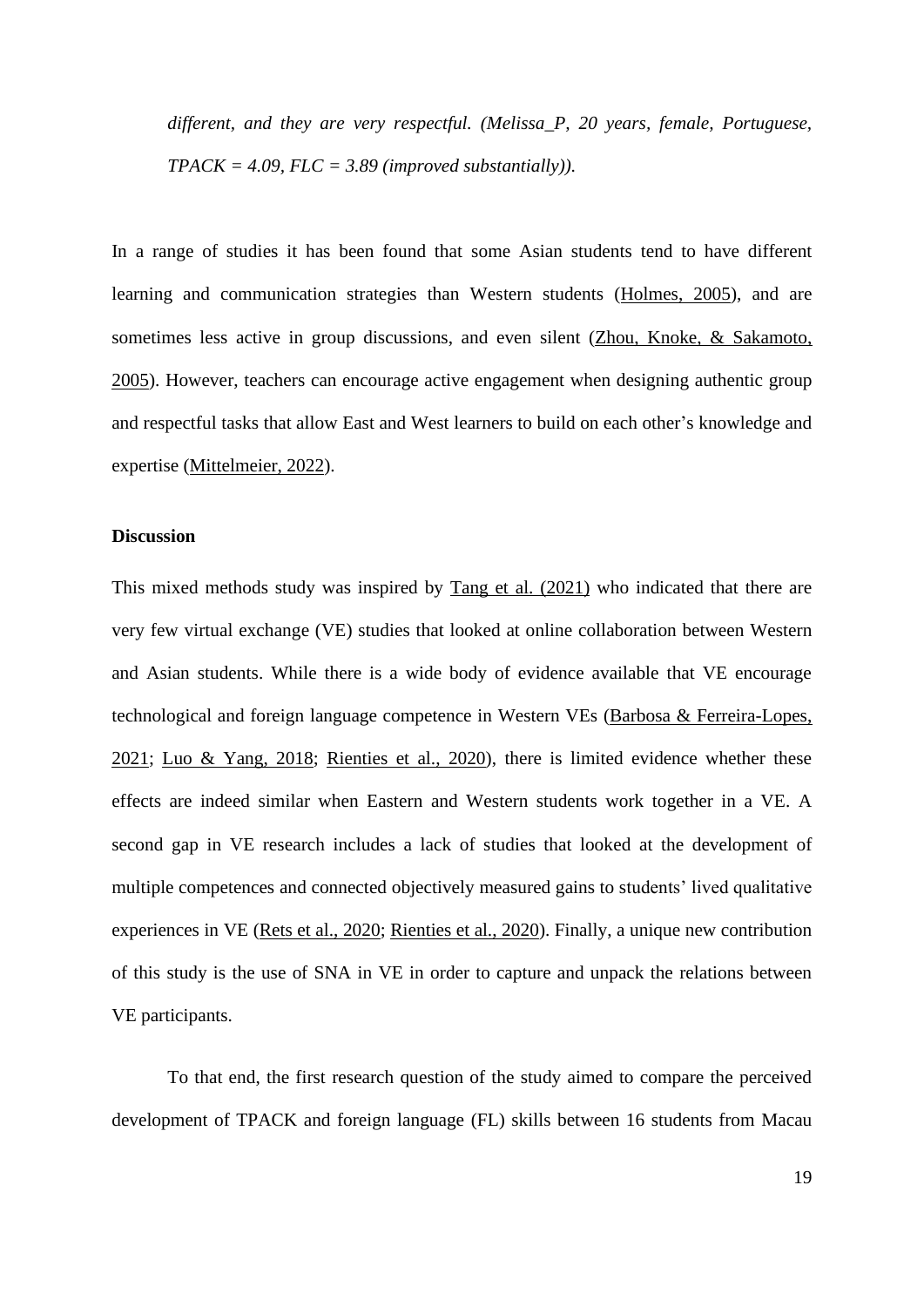and 18 students from Portugal in one of the largest evidence-based VE projects [\(Baroni et al.,](#page-23-1)  [2019\)](#page-23-1). Results showed that there was a significant difference in TPACK growth between the two groups of students, with Macanese students overall reporting positive gains in TPACK, and Portuguese – negative gains. Most previous studies report an overall positive effect of VE on students' technological skills (e.g., [Antoniadou, 2011;](#page-23-5) [Dooly & Sadler, 2013;](#page-23-2) [Rienties](#page-24-3)  [et al., 2020\)](#page-24-3). However, the finding in this study on negative gains might be due to the fact that Portuguese students initially had higher pre-test TPACK skills, compared to Macanese students, and a potential ceiling effect of having a relatively high TPACK score at the outset of the VE might not have allowed them to make further significant gains.

An alternative explanation might be that while Macanese students were able to benefit from the native Portuguese speakers' language abilities, this was not necessarily reciprocated for Portuguese participants as the conversations were already in their mother tongue. This might be a limitation of this study as in contrast to some other etandem studies [\(Tang et al.,](#page-25-0)  [2021\)](#page-25-0) there were limited opportunities for Portuguese students to practice a foreign language. While the qualitative experiences did indicate positive technological learning effects and lessons about culture for several Portuguese participants, perhaps this was not sufficient for all Portuguese learners to further improve their TPACK skills.

Overall, our findings to the first research question corroborated those in [Rienties et al.](#page-24-3)  (2020), who stressed the importance of adopting robust VE research designs with pre- and post-test scores, while tracking the development of multiple competences, as there is strong emerging evidence that pre-test TPACK can significantly predict FL competence, and, more generally, that students with stronger technological skills might benefit more from participating in online learning activities, such as VE.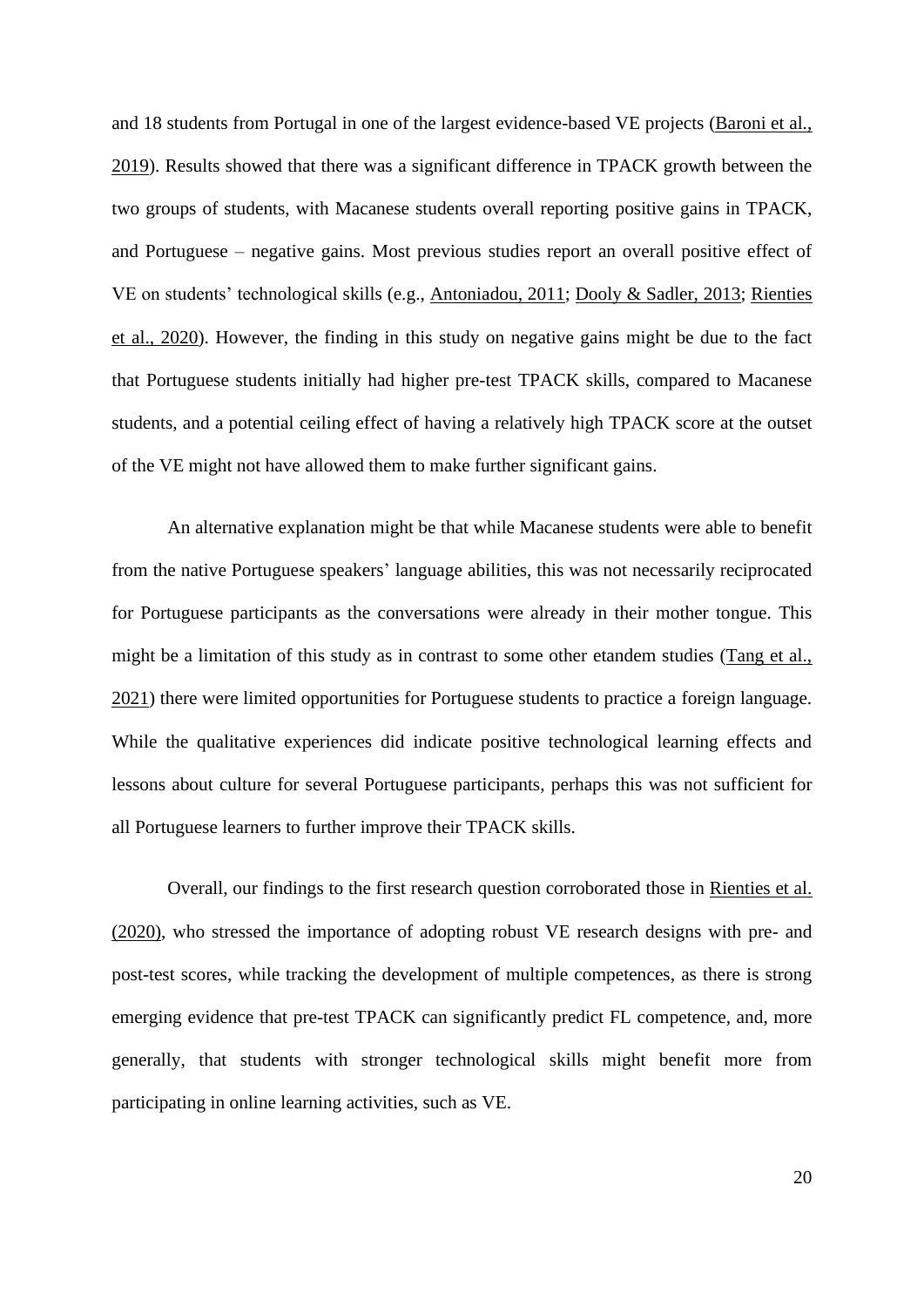The second research question was concerned with understanding the extent to which a VE between Asian and Western students leads to positive learning experiences for all students involved. Our findings showed that both groups reported mostly positive experiences, particularly around intercultural learning, communication, and diversity cognizance. Portuguese students often talked about their willingness to help their VE partners to improve their Portuguese FL skills, and find ways to correct any language inaccuracies. This finding is in line with [Tang et al. \(2021\),](#page-25-0) who also found a VE to be a safe space where learners from two participating universities could trust each other when pointing out language errors, with such corrective feedback taking the form of personalised learning. However, a major difference was that the etandem experience in a way was not necessarily reciprocated. Indeed, there might have been an inherent power-imbalance due to the asymmetry of Portuguese language expertise.

Naturally, the 'real-life' experience of online communication and collaboration meant that participants had to face some challenges. The challenges reported in this study corroborate those reported in earlier VE studies and concentrate around the difficulties associated with asynchronous communication, differences in students' timetables, and differences in the levels of engagement with VE among participating students [\(O'Dowd &](#page-24-10)  [Ritter, 2013;](#page-24-10) [Rets et al., 2020\)](#page-24-8). At the same time, the longitudinal nature of the diary method used in this study allowed us to track changes in students' attitudes to VE and to the faced challenges over time [\(Rets et al., 2020\)](#page-24-8).

The analysis of Diary 3, which our study participants completed at the end of the VE after 65 days, showed that both Portuguese and Macanese students were more positive about their VE experiences than at the beginning. Most students commented on the novelty of this experience of working collaboratively online with peers from another continent, which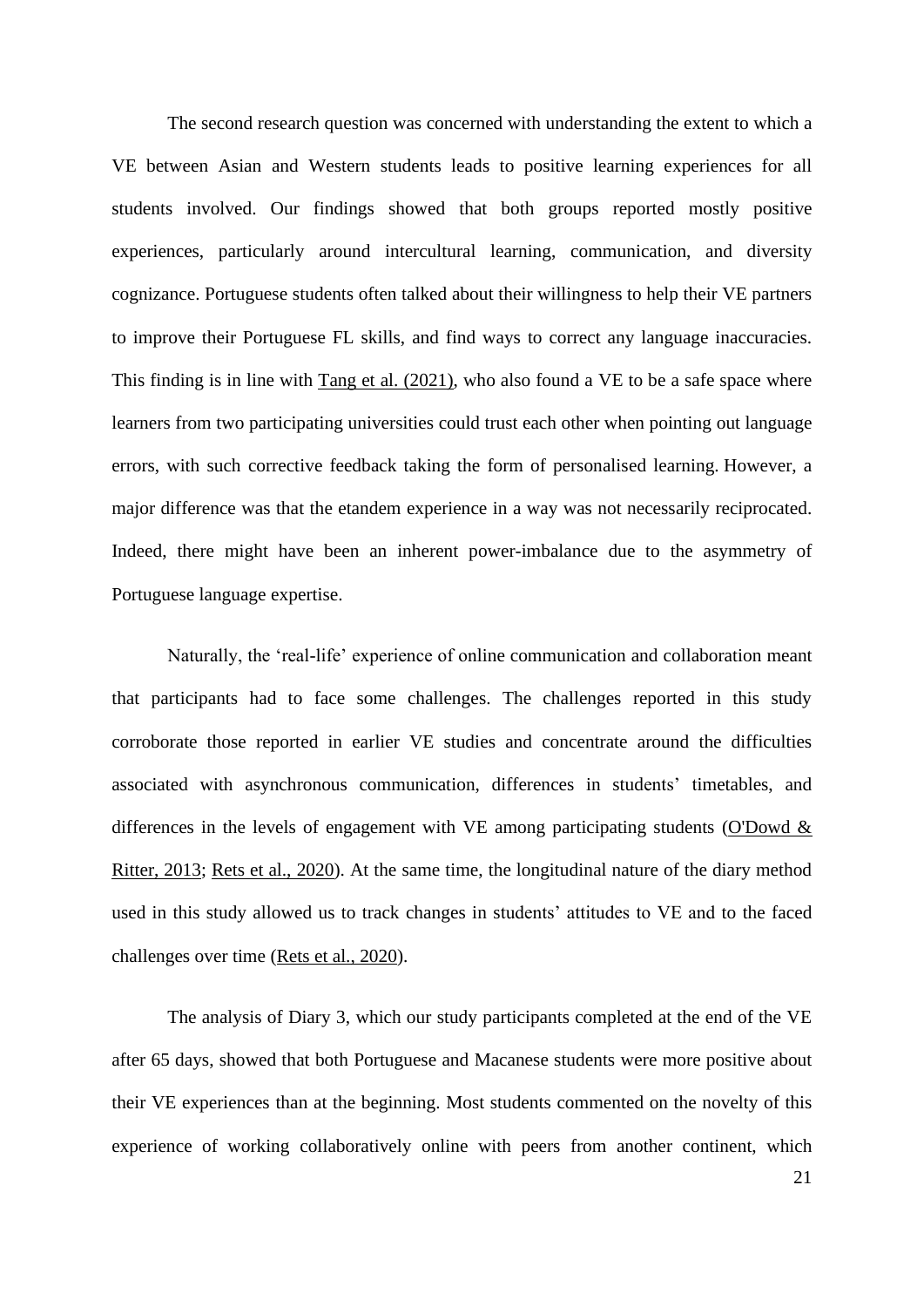perhaps is surprising given our global world connected through technology. This finding further highlighted that making intercultural connections does not occur naturally, and Higher Education can play an important role in building such intercultural, "internationalised at a distance" networks, through such tools as VE [\(Hauck et al., 2020;](#page-24-7) [Mittelmeier et al., 2021;](#page-24-4) [O'Dowd & Dooly, 2021\)](#page-24-0).

The third research question tapped into our understanding of the quantity and quality of the relations that our participating students built through VE. Using the method of SNA we found that participants tended to build relations interculturally, rather than only connecting to peers from their home culture. Furthermore, our finding on Portuguese students acting as bridge-builders between the two groups of students is in line with our findings to the second research question above, where Portuguese students acted altruistically and were eager to help their Macanese peers learn Portuguese. This emerging evidence on the potential of VE to help students 'mix' and build relations with international peers, rather than superficially comment on cultural differences is an important finding, particularly in light of the literature that shows that international students tend to remain in their cultural silos even when studying abroad [\(Hendrickson, 2018;](#page-24-6) [Rienties et al., 2015;](#page-24-5) [Rienties & Tempelaar, 2018\)](#page-24-12).

To the best of our knowledge, no previous study has used SNA before to explore VE data, while this method can provide useful insights on how students interact interculturally, and whether VE 'works' in achieving its claims. Overall, our mixed methods study shows that when exploring whether VEs work (or not), and for whom in particular, understanding the context in which learners work and using robust (longitudinal, internationally validated, mixed) methods are crucial.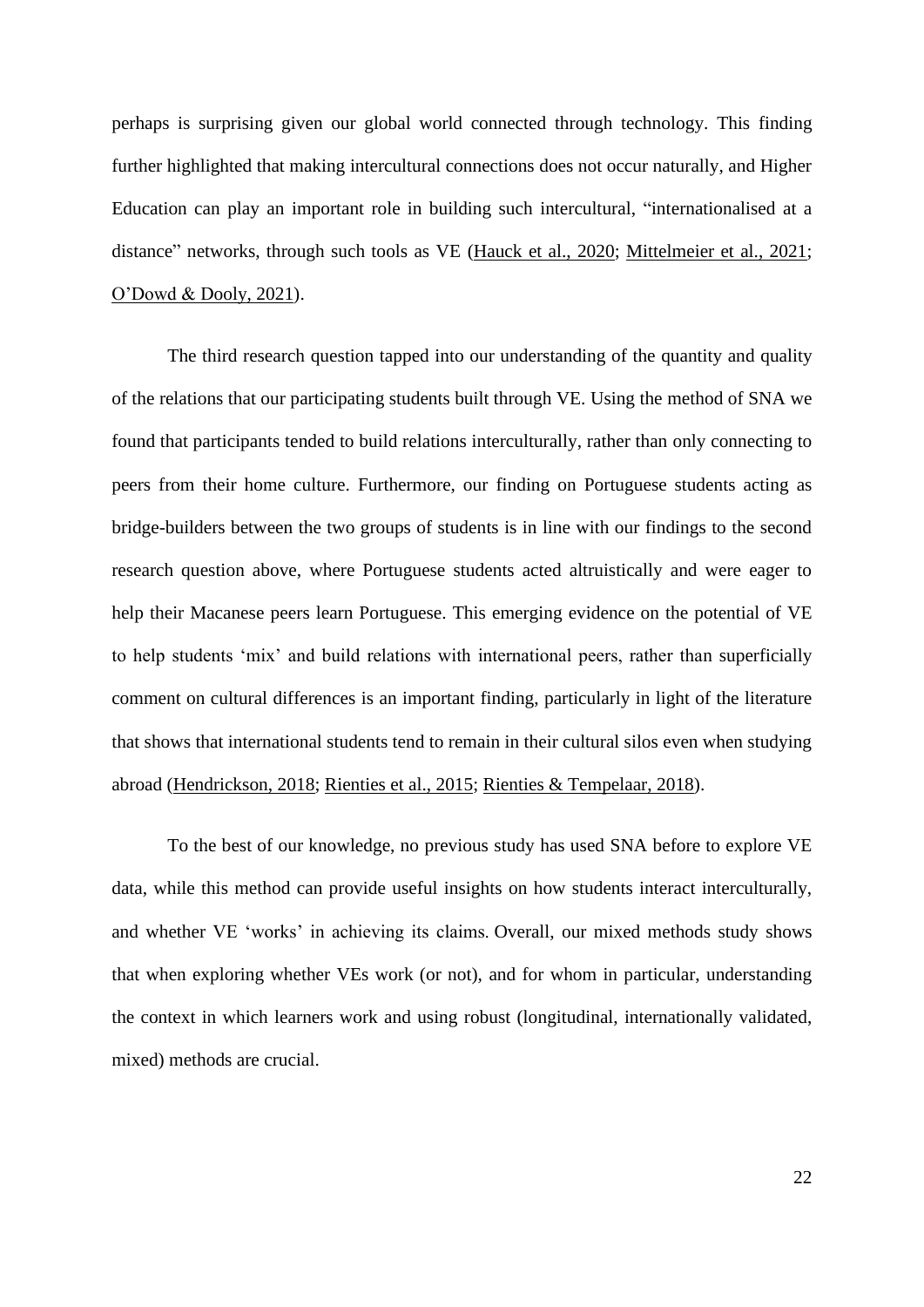#### **Acknowledgement**

Evaluating and Upscaling Telecollaborative Teacher Education (EVALUATE) (582934-EPP-

1-2016-2-ES-EPPKA3-PI-POLICY) is funded by Erasmus+ Key Action 3 (EACEA No 34/2015): European policy experimentations in the fields of Education, Training, and Youth led by high-level public authorities. The views reflected in this presentation are the authors' alone and the commission cannot be held responsible for any use which may be made of the information contained therein.

#### *References*

- <span id="page-23-5"></span>Antoniadou, V. (2011). Using Activity Theory to understand the contradictions in an online transatlantic collaboration between student-teachers of English as a Foreign Language. *ReCALL, 23*(3), 233-251. doi: 10.1017/S0958344011000164
- <span id="page-23-0"></span>Barbosa, M. W., & Ferreira-Lopes, L. (2021). Emerging trends in telecollaboration and virtual exchange: a bibliometric study. *Educational Review*, 1-29. doi: 10.1080/00131911.2021.1907314
- <span id="page-23-1"></span>Baroni, A., Dooly, M., García, P. G., Guth, S., Hauck, M., Helm, F., . . . Rogaten, J. (2019). Evaluating the impact of virtual exchange on initial teacher education: a European policy experiment. Leon, Spain: Research-publishing. net.
- <span id="page-23-10"></span>Borgatti, S. P., Mehra, A., Brass, D. J., & Labianca, G. (2009). Network Analysis in the Social Sciences. *Science, 323*(5916), 892-895. doi: 10.1126/science.1165821
- <span id="page-23-4"></span>Bueno-Alastuey, M., Villarreal, I., & García Esteban, S. (2018). Can telecollaboration contribute to the TPACK development of pre-service teachers? *Technology, Pedagogy and Education, 27*(3), 367-380. doi: 10.1080/1475939X.2018.1471000
- <span id="page-23-3"></span>Cho, H. J., Levesque-Bristol, C., & Yough, M. (2020). International students' selfdetermined motivation, beliefs about classroom assessment, learning strategies, and academic adjustment in higher education. *Higher Education*. doi: 10.1007/s10734- 020-00608-0
- <span id="page-23-7"></span>Cunningham, D. J. (2016). Request Modification in Synchronous Computer-Mediated Communication: The Role of Focused Instruction. *The Modern Language Journal, 100*(2), 484-507. doi: 10.1111/modl.12332
- <span id="page-23-8"></span>Dooly, M. (2017). Telecollaboration. In C. A. Chapelle & S. Sauro (Eds.), *The handbook of technology and second language teaching and learning* (pp. 169-183). Hoboken, NJ: Wiley Blackwell.
- <span id="page-23-2"></span>Dooly, M., & Sadler, R. (2013). Filling in the gaps: Linking theory and practice through telecollaboration in teacher education. *ReCALL, 25*(1), 4-29. doi: 10.1017/S0958344012000237
- <span id="page-23-9"></span>Froehlich, D., Rehm, M., & Rienties, B. (2020). *Mixed Methods Approaches to Social Network Analysis*. London: Routledge.
- <span id="page-23-6"></span>Hao, Y., & Lee, K. S. (2017). Inquiry of pre-service teachers' concern about integrating Web 2.0 into instruction. *European Journal of Teacher Education, 40*(2), 191-209. doi: 10.1080/02619768.2017.1285278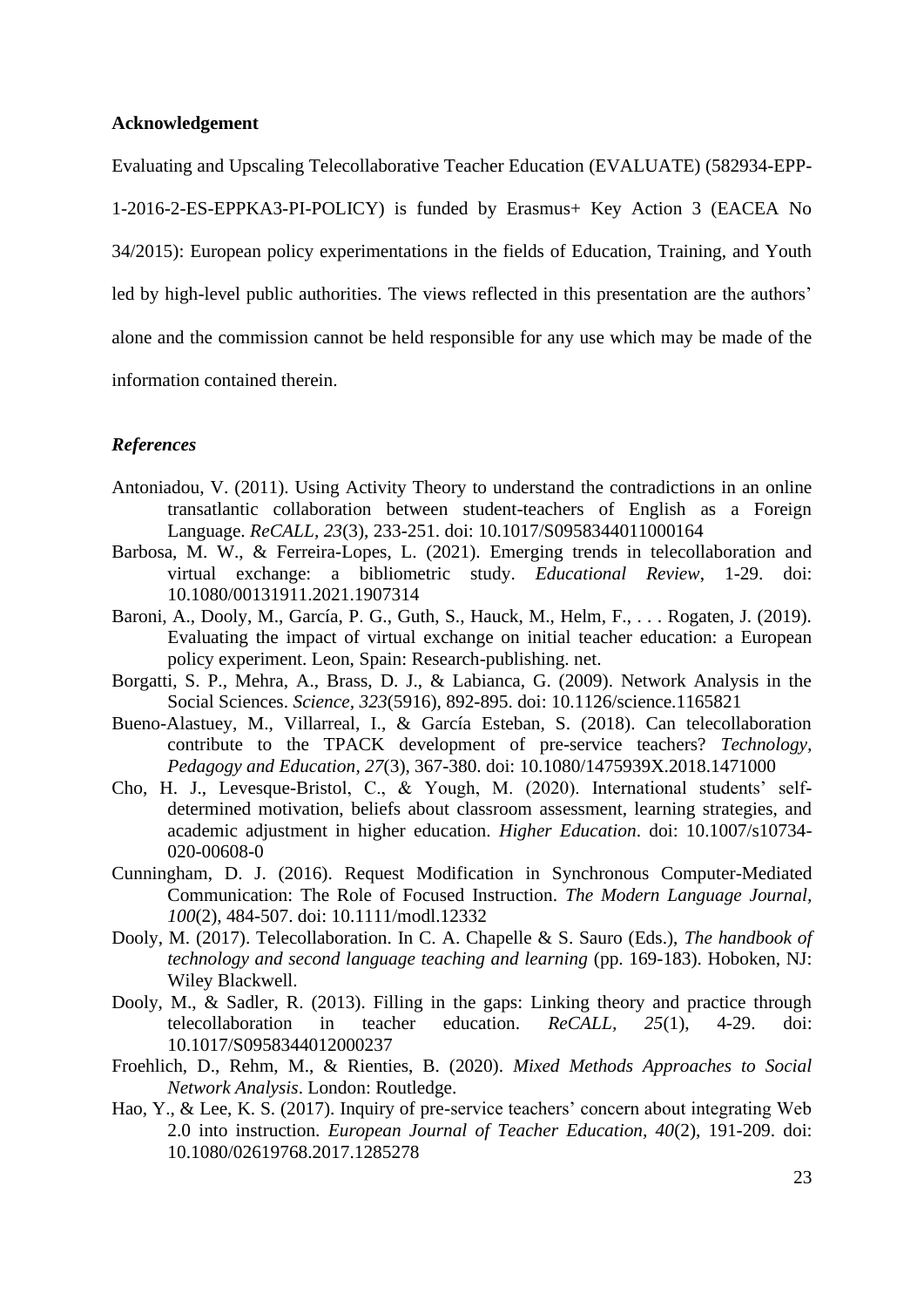- <span id="page-24-7"></span>Hauck, M., Müller-Hartmann, A., Rienties, B., & Rogaten, J. (2020). Approaches to researching digital-pedagogical competence development in VE-based teacher education. *Journal of Virtual Exchange, 3*, 5-35. doi: 10.21827/jve.3.36082
- <span id="page-24-6"></span>Hendrickson, B. (2018). Intercultural connectors: Explaining the influence of extra-curricular activities and tutor programs on international student friendship network development. *International Journal of Intercultural Relations, 63*, 1-16. doi: 10.1016/j.ijintrel.2017.11.002
- <span id="page-24-13"></span>Holmes, P. (2005). Ethnic Chinese Students' Communication with Cultural Others in a New Zealand University This paper was first presented at the Australia New Zealand Communication Association (ANZCA) conference at Coolangatta, Queensland, Australia, in July 2002. The work is based on the author's doctoral thesis. *Communication Education, 54*(4), 289-311. doi: 10.1080/03634520500442160
- <span id="page-24-11"></span>Hommes, J., Rienties, B., de Grave, W., Bos, G., Schuwirth, L., & Scherpbier, A. (2012). Visualising the invisible: a network approach to reveal the informal social side of student learning. *Advances in Health Sciences Education, 17*(5), 743-757. doi: 10.1007/s10459-012-9349-0
- <span id="page-24-2"></span>Kukulska-Hulme, A., Bossu, C., Coughlan, T., Ferguson, R., FitzGerald, E., Gaved, M., . . . Zhang, S. (2021). Innovating Pedagogy 2021 *Open University Innovation Report 9*. Milton Keynes: The Open University.
- <span id="page-24-1"></span>Luo, H., & Yang, C. (2018). Twenty years of telecollaborative practice: implications for teaching Chinese as a foreign language. *Computer Assisted Language Learning, 31*(5- 6), 546-571. doi: 10.1080/09588221.2017.1420083
- <span id="page-24-9"></span>Mishra, P., & Koehler, M. J. (2006). Technological Pedagogical Content Knowledge: A Framework for Teacher Knowledge. *Teachers College Record, 108*(6), 1017-1054.
- <span id="page-24-14"></span>Mittelmeier, J. (2022). International students in open, distance, and digital higher education. In O. Zawacki-Richter & I. Jung (Eds.), *Handbook of open, distance, and digital education*. Cham: Springer.
- <span id="page-24-4"></span>Mittelmeier, J., Rienties, B., Gunter, A., & Raghuram, P. (2021). Conceptualizing<br>Internationalization at a Distance: A "third category" of university Internationalization at a Distance: A internationalization. *Journal of Studies in International Education, 25*(3), 266-282. doi: 10.1177/1028315320906176
- <span id="page-24-10"></span>O'Dowd, R., & Ritter, M. (2013). Understanding and working with'failed communication'in telecollaborative exchanges. *CALICO Journal, 23*(3), 623-642. doi: 10.1558/cj.v23i3.623-642
- <span id="page-24-0"></span>O'Dowd, R., & Dooly, M. (2021). Exploring teachers' professional development through participation in virtual exchange. *ReCALL*, 1-16. doi: 10.1017/S0958344021000215
- <span id="page-24-8"></span>Rets, I., Rienties, B., & Lewis, T. (2020). Transforming pre-service teacher education through virtual exchange: a mixed-methods analysis of perceived TPACK development. *Interactive Learning Environments*. doi: 10.1080/10494820.2020.1826983
- <span id="page-24-5"></span>Rienties, B., Johan, N., & Jindal-Snape, D. (2015). A dynamic analysis of social capitalbuilding of international and UK students. *British Journal of Sociology of Education, 36*(8), 1212-1235. doi: 10.1080/01425692.2014.886941
- <span id="page-24-3"></span>Rienties, B., Lewis, T., O'Dowd, R., Rets, I., & Rogaten, J. (2020). The impact of Virtual Exchange on TPACK and foreign language competence: reviewing a large-scale implementation across 23 Virtual Exchanges. *Computer Assisted Language Learning*.
- <span id="page-24-12"></span>Rienties, B., & Tempelaar, D. T. (2018). Turning groups inside out: a social network perspective. *Journal of the Learning Sciences, 27*(4), 550-579. doi: 10.1080/10508406.2017.1398652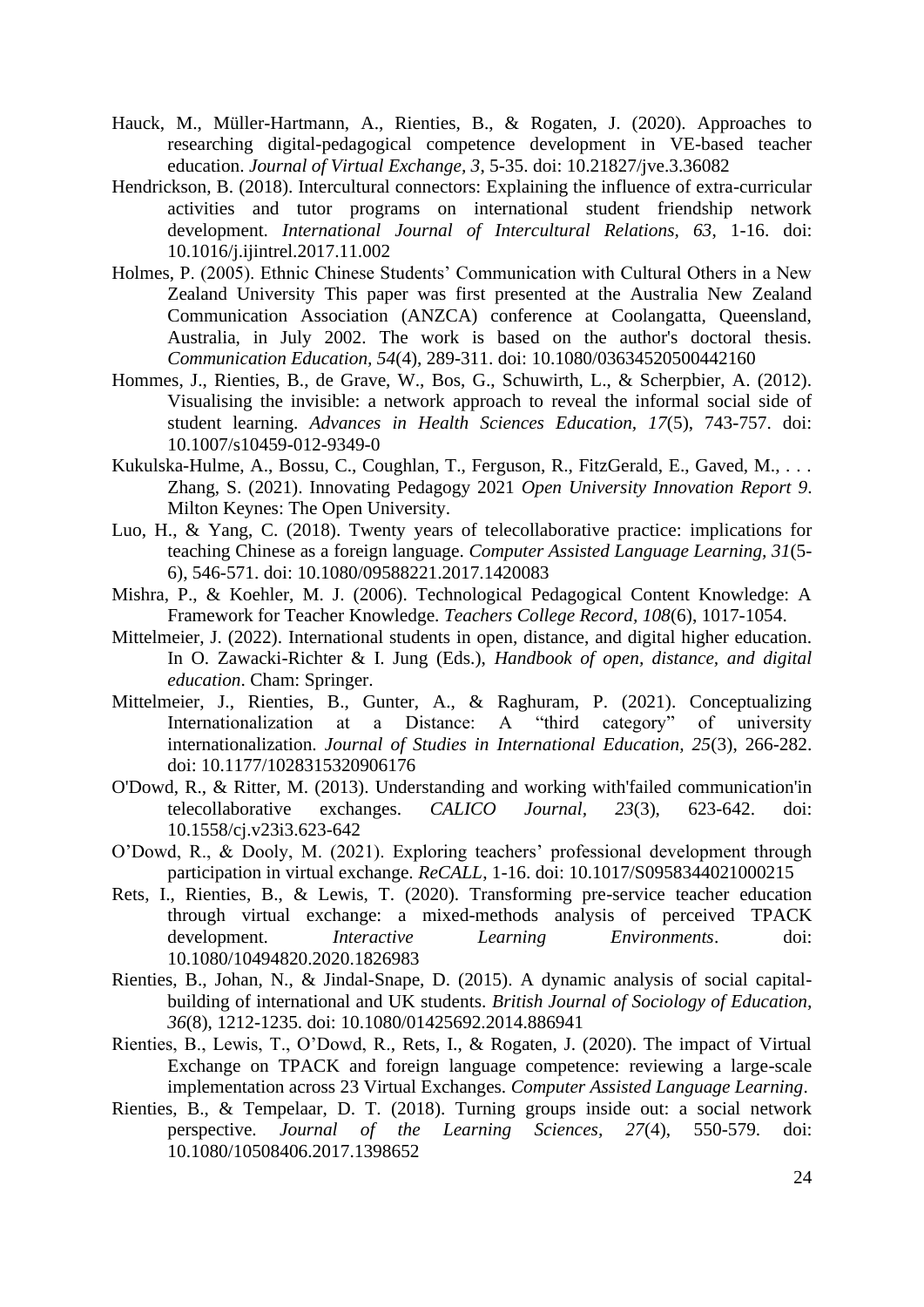- <span id="page-25-4"></span>Schmidt, D. A., Baran, E., Thompson, A. D., Koehler, M. J., & Mishra, P. (2009). Technological Pedagogical Content Knowledge (TPACK): The Development and Validation of an Assessment Instrument for Preservice Teachers. *Journal of Research on Technology in Education, 42*(2), 123-149.
- <span id="page-25-0"></span>Tang, J., Kan, Q., Wang, N., & Hu, X. (2021). Exploring language learning and corrective feedback in an eTandem project. *Journal of China Computer-Assisted Language Learning, 1*(1), 110-144. doi: doi:10.1515/jccall-2021-2005
- <span id="page-25-2"></span>Tian, J., & Wang, Y. (2010). Taking language learning outside the classroom: learners' perspectives of eTandem learning via Skype. *Innovation in Language Learning and Teaching, 4*(3), 181-197. doi: 10.1080/17501229.2010.513443
- <span id="page-25-1"></span>Tseng, M. F., Sun, Y., & Lan, Y. J. (2020). A study of online synchronous immersive communication in Mandarin Chinese. *Journal of Technology and Chinese Language Teach, 11*(2), 1-23.
- <span id="page-25-3"></span>Yeh, Y.-F., Chan, K. K. H., & Hsu, Y.-S. (2021). Toward a framework that connects individual TPACK and collective TPACK: A systematic review of TPACK studies investigating teacher collaborative discourse in the learning by design process. *Computers & Education, 171*, 104238. doi: 10.1016/j.compedu.2021.104238
- <span id="page-25-5"></span>Zhou, Y. R., Knoke, D., & Sakamoto, I. (2005). Rethinking silence in the classroom: Chinese students' experiences of sharing indigenous knowledge. *International Journal of Inclusive Education, 9*(3), 287-311. doi: 10.1080/13603110500075180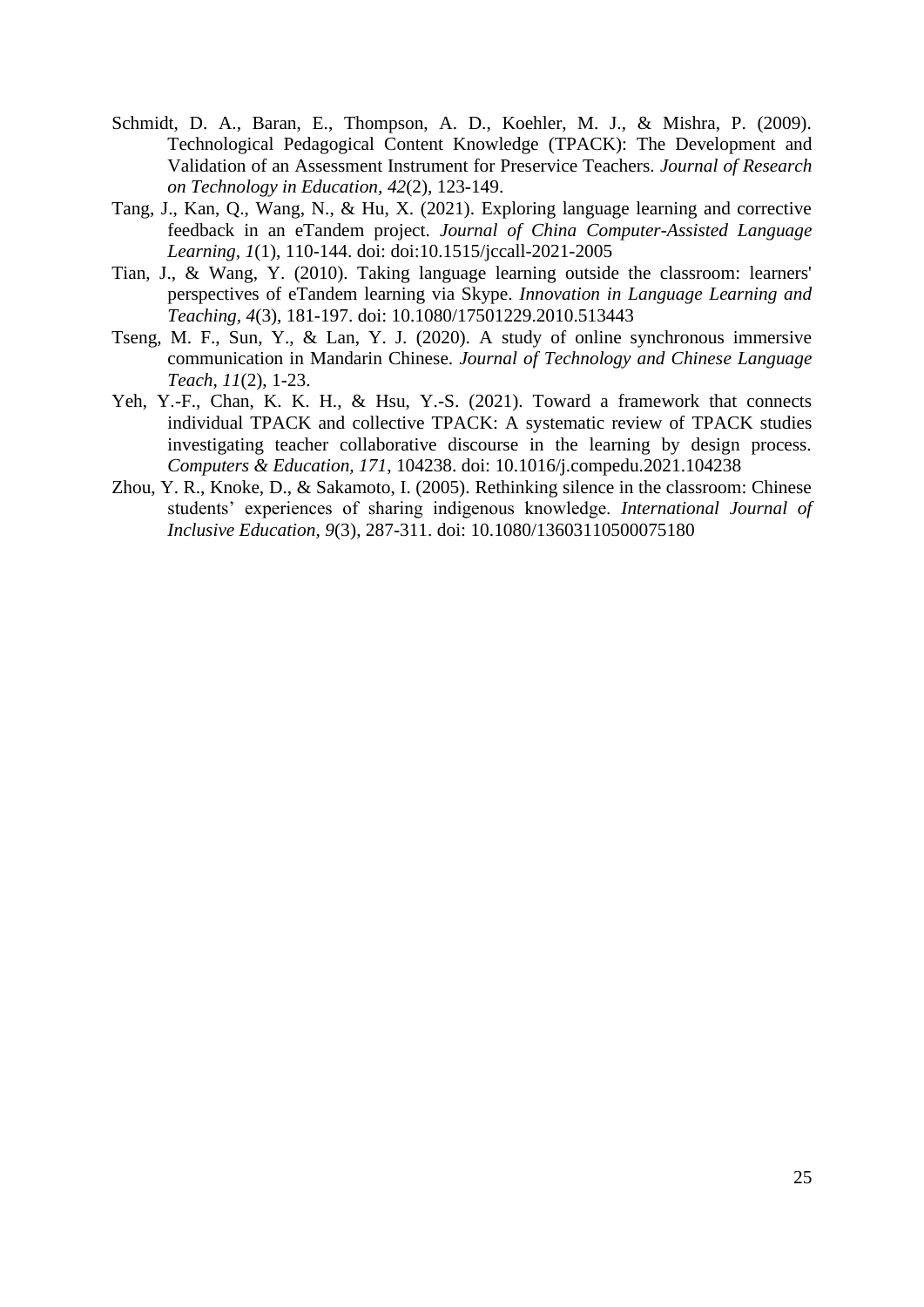

Figure 1 (Self-reported) Social network relations in Asian VE